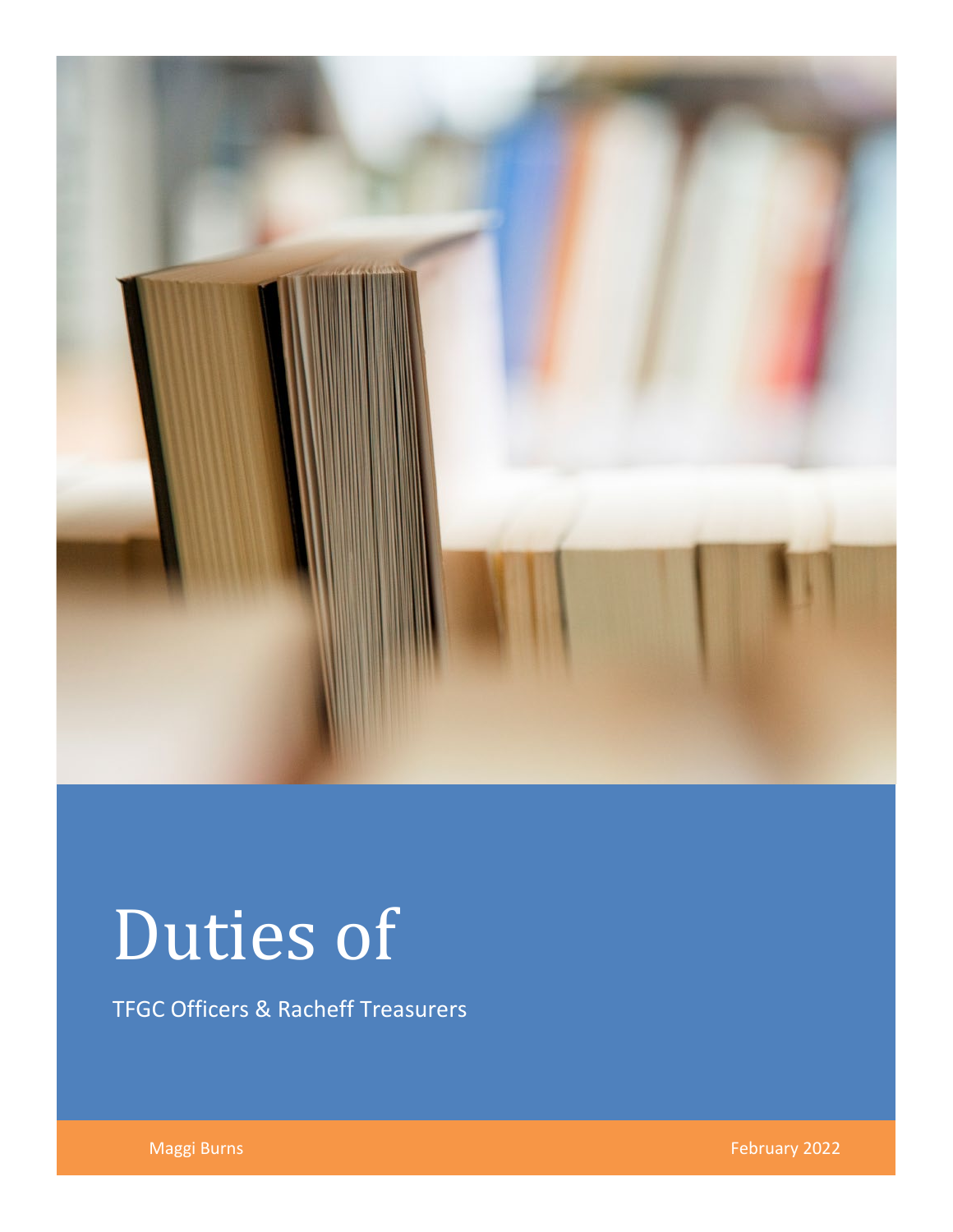# Contents

| Revised February 2022 | 1 |
|-----------------------|---|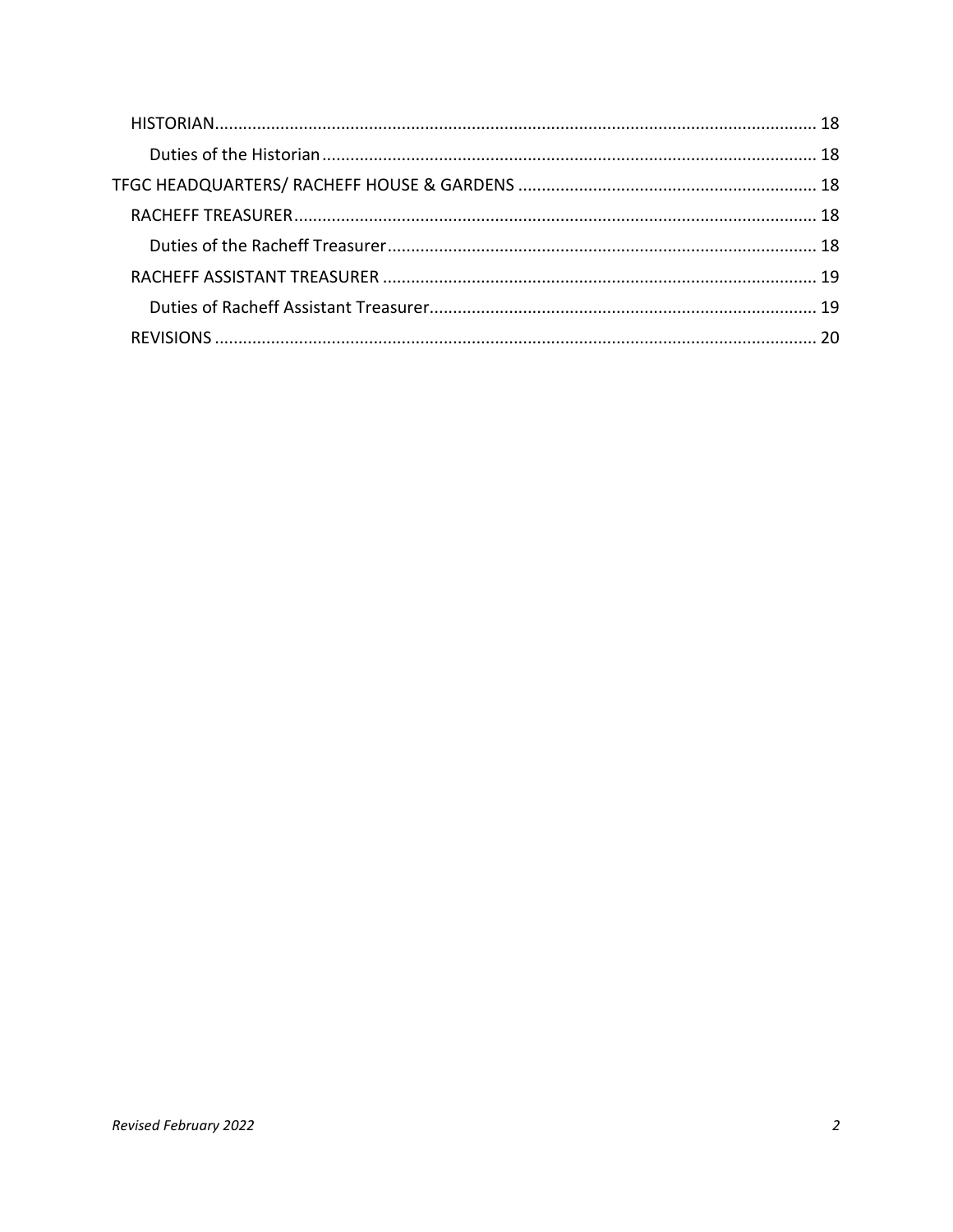# <span id="page-3-0"></span>**TENNESSEE FEDERATION OF GARDEN CLUBS, INC.**

# **DUTIES OF TFGC OFFICERS & RACHEFF TREASURERS**

#### <span id="page-3-1"></span>**A NOTE TO THE TFGC OFFICERS & CHAIRS**

As officers and chairs, you represent the Tennessee Federation of Garden Clubs, Inc. (TFGC), the National Garden Clubs, Inc. (NGC) and the Deep South Garden Clubs, Inc. (DSGC) and are expected to encourage membership in these organizations. You should be an active supporter of all garden club activities.

Officers and chairs are members of the Board of Directors and are expected to attend Board of Directors meetings. For the TFGC Annual Meeting (held each year with or without the convention, 9 copies of a report (no more than one-page) should be prepared. Board reports should be a brief summary of accomplishments and an outline of plans for future programs. These reports may be given orally or submitted without reading aloud.

Reports should be routed as follows with one for each of the following: president, presidentelect, recording secretary, *The Volunteer Gardener* editor, the 4 district directors, and the website administrator. Instead of, or in addition to reports, chairs may display exhibits for attendees to view and pick up educational handouts.

When attending district meetings throughout the state, TFGC chairs may be recognized but will give reports only when asked in advance by the district director. Articles for *The Volunteer Gardener* submitted by officers and chairs are prepared following *TVG* guidelines.

As TFGC chairs, if you do not hear from your NGC or DSGC chair, make contact within a reasonable time after the NGC convention. The TFGC chair should initiate the contact. If information is still not forthcoming, contact the TFGC president and initiate appropriate programs on your own.

TFGC chairs should contact corresponding district chairs. Give your information to them in time for their reports to the district meetings. This is the proper line of communication. Forward a copy of all information sent to the districts to the president. When you need information from district chairs, advise them of the deadline for your report and of the kind of information required. Upon completion of your term, deliver a complete file of the activities of your twoyear term to the successor in a timely manner.

If you want to present a motion at a TFGC Board meeting, please advise the president and present this motion in writing one week prior to the meeting for the agenda. Present 3 written copies on the motion form, one each for the president, recording secretary, and president-elect at the board meeting.

See the following pages for detailed descriptions of each officer and chair's duties.

#### <span id="page-3-2"></span>**PRESIDENT**

#### <span id="page-3-3"></span>**Duties of the President**

1. Serve as a member of the Board of Directors of NGC and DSGC.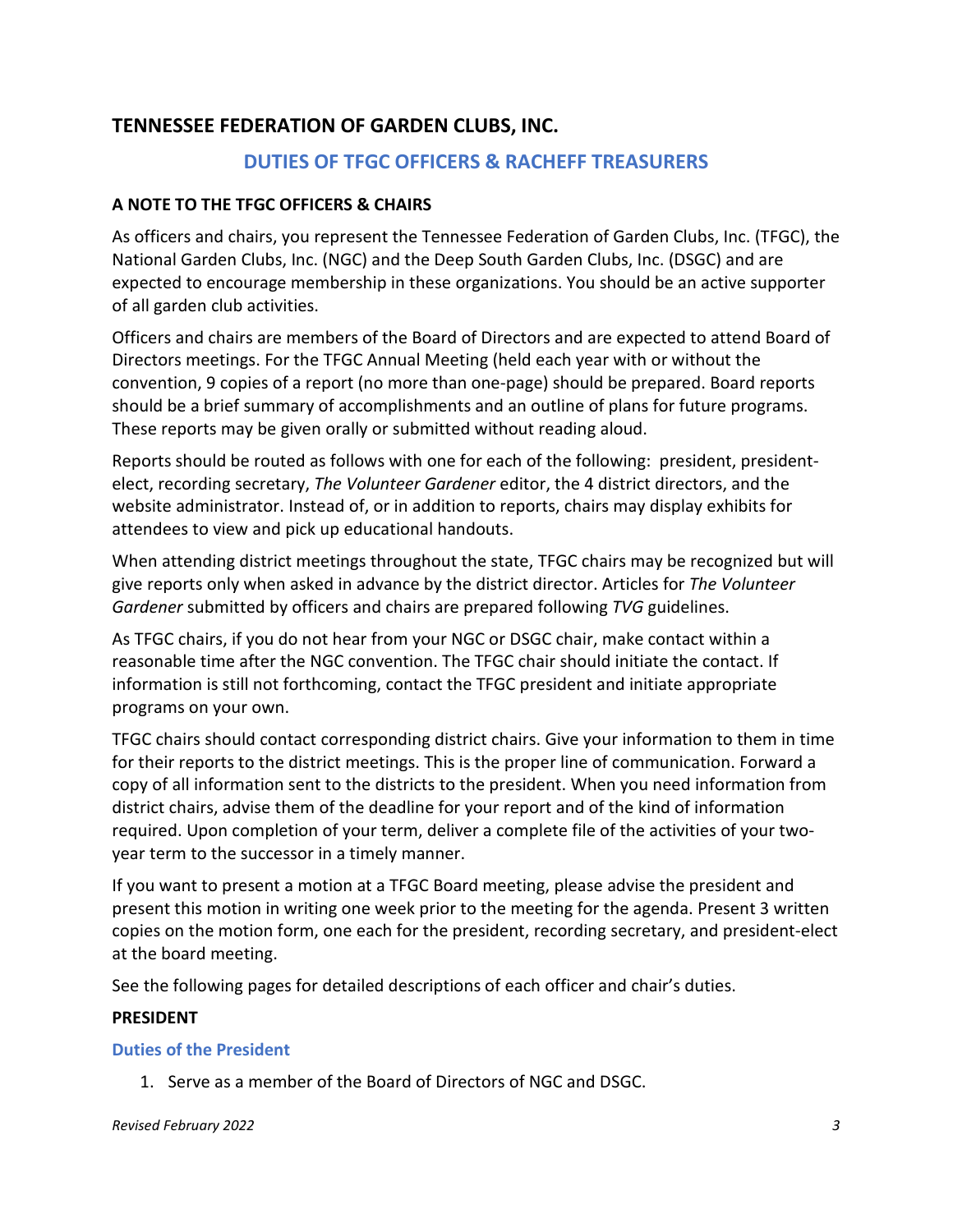- 2. Be the official representative of TFGC.
- 3. Attend the Board of Directors meetings and Annual Conventions of NGC and DSGC. Report the accomplishments of TFGC at the annual NGC and DSGC convention business meeting and give 3 typed copies of the report to the NGC recording secretary. Refer to the NGC timeline. Submit the NGC reports to *The Volunteer Gardener*.
- 4. Attend the NGC Fall Board meeting, and plan the TFGC Board of Directors meeting to follow the NGC meeting.
- 5. If unable to attend the NGC Fall Board of Directors meeting, the president-elect attends and represents TFGC.
- 6. Keep informed on all services of NGC, and encourage member clubs to make use of these services.
- 7. Immediately following installation, send the names of TFGC Executive Committee members, addresses, and terms of office to the following: NGC president and the DSGC director.
- 8. Refer to the NGC and DSGC timeline for directions in sending the TFGC Board of Directors list with contact information before May 1 to the NGC chairs stated in the timeline.
- 9. Be thoroughly familiar with the objectives, standing rules or policies, and history of the NGC and DSGC organizations and strive to work effectively with both organizations.
- 10. Elect delegates to the NGC convention at the TFGC Winter Board of Directors meeting, and send in their information on the form provided by NGC. After delegates to the NGC convention are elected, sign and forward this form with the credentials of each delegate and each alternate to NGC Convention to the NGC Credentials chair. This form will be sent to you.
- 11. Elect delegates to the DSGC convention at the TFGC Fall Board meeting.
- 12. Attend the DSGC convention and report on TFGC's accomplishments. Prepare 4 copies of the *Club President's Report* for the DSGC convention.
- 13. The president applies for the TFGC Sales & Use Tax Certificate of Exemption every 4 years. Check the expiration date for the certification. Reapply in May of the expiration year with an application form and a copy of 501(c)(3) IRS determination letter dated March 5, 1970, granting TFGC 501(c)(3) tax exemption.
- 14. Study the TFGC, NGC, and DSGC bylaws to have a thorough working knowledge of the organizations' objectives and goals. Be well informed of the *[TFGC Bylaws](https://www.tngardenclubs.org/wp-content/uploads/2021/03/Bylaws-2022-with-TFGC.pdf)*, *[TFGC Standing](https://www.tngardenclubs.org/wp-content/uploads/2021/03/TFGC-Standing-Rules-May-2022.pdf)  [Rules](https://www.tngardenclubs.org/wp-content/uploads/2021/03/TFGC-Standing-Rules-May-2022.pdf)*, and duties of each officer, chair, and committee (see *[TFGC Committee Chair Job](https://www.tngardenclubs.org/governance-docs/)  Descriptions* and this document, *[Duties of TFGC Officers and Racheff Treasurers](https://www.tngardenclubs.org/governance-docs/)*. Refer to NGC's *A Protocol Handbook* and the NGC *Fall Board Meeting Manual* for managing the business of TFGC.
- 15. Plan the first Board of Directors meeting to be held between January 1 and March 1.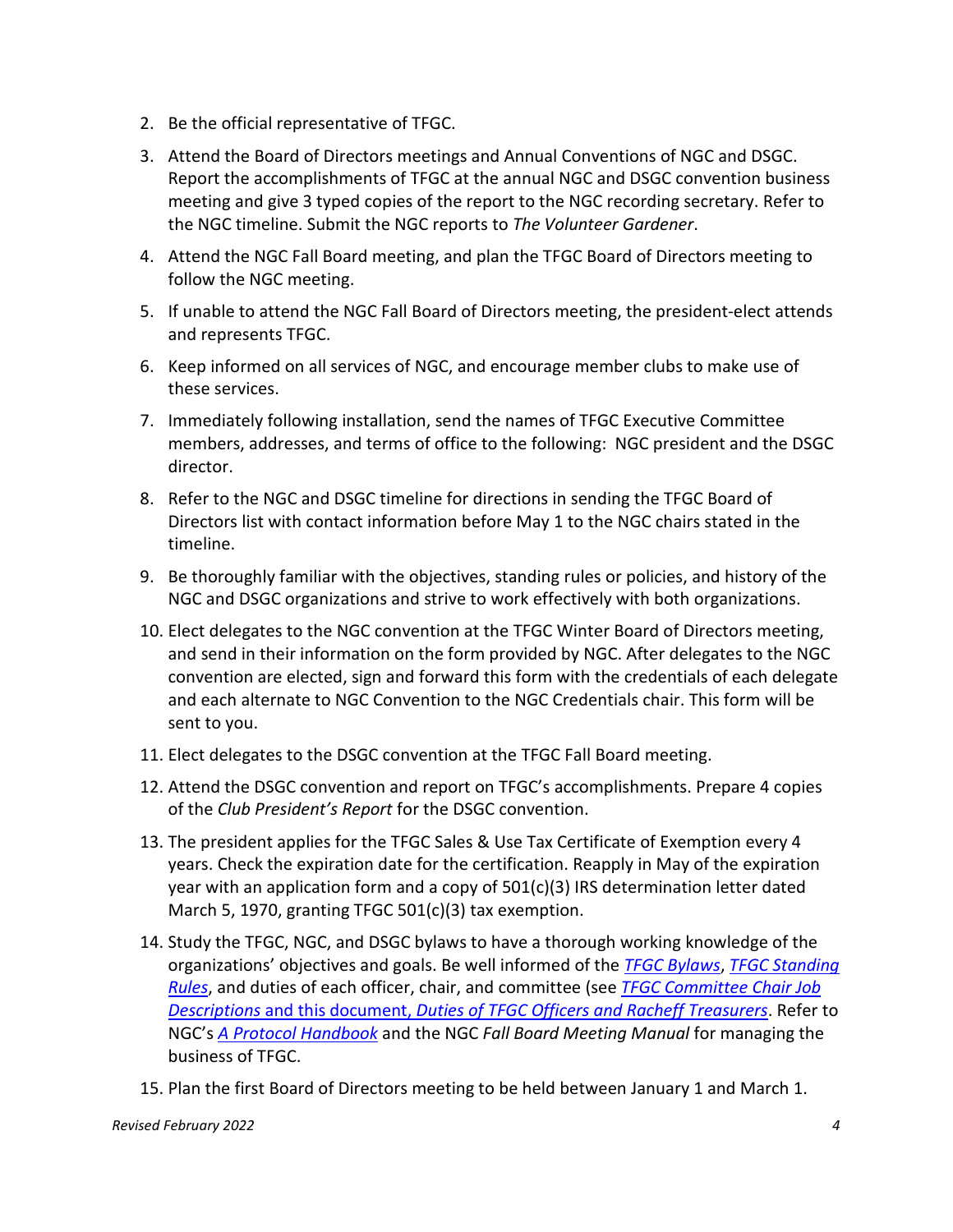- 16. Prior to selecting chairs, review member qualifications.
- 17. Be available for committee meetings, and advise and assist in planning the activities of each committee. Through regular communications, be informed of the committees' progress.
- 18. Serve as ex officio member of all committees except the Nominating Committee.
- 19. Appoint a chaplain, historian, parliamentarian, and chair of all committees, except for the Nominating Committee.
- 20. Upon recommendation from the host district, appoint the Convention chair for each annual meeting to serve on the Board of Directors for the full 2 years.
- 21. Direct the TFGC Membership Database chair (before July 1) to send the list of garden club presidents with contact information to the NGC Schools secretary*.*
- 22. Direct the TFGC Membership Database chair to send the list of clubs and memberships for updated information to the district directors.
- 23. Fill all vacancies as outlined in the *TFGC Bylaws*. If an office is vacated or a person is unable to fulfill the duties of the position and no direction is outlined for replacement, the original selection process is used. Refer to *TFGC Bylaws Article IV, Section 8* for directions.
- 24. Announce the annual board meeting, convention, and all board meetings by a call or letter (mail or email) to all board members at least 4 weeks prior to a meeting. Prepare an agenda for the convention and all board meetings. Refer to *Bylaws, Article VIII Board of Directors*.
- 25. Upon approval from the Minutes Committee, send the minutes for all board and annual meetings to the Board of Directors and to the *TVG* editor for publication in *The Volunteer Gardener.*
- 26. Have the Parliamentarian approve the meeting agenda and all motions prior to all board meetings.
- 27. Announce at TFGC meetings that *The National Gardener* magazine is available on the NGC website to read or print.
- 28. Have any proposed TFGC bylaw changes approved by Board of Directors and ready for *The Volunteer Gardener*.
- 29. Whenever possible, the president should attend district meetings, club meetings, flower shows, flower show schools and other schools, allied functions, conservation camps, and environmental education workshops. When requested, serve as speaker at these functions.
- 30. Preside at all meetings of TFGC, including the Executive Committee and Board of Directors, and prepare the agenda for all meetings.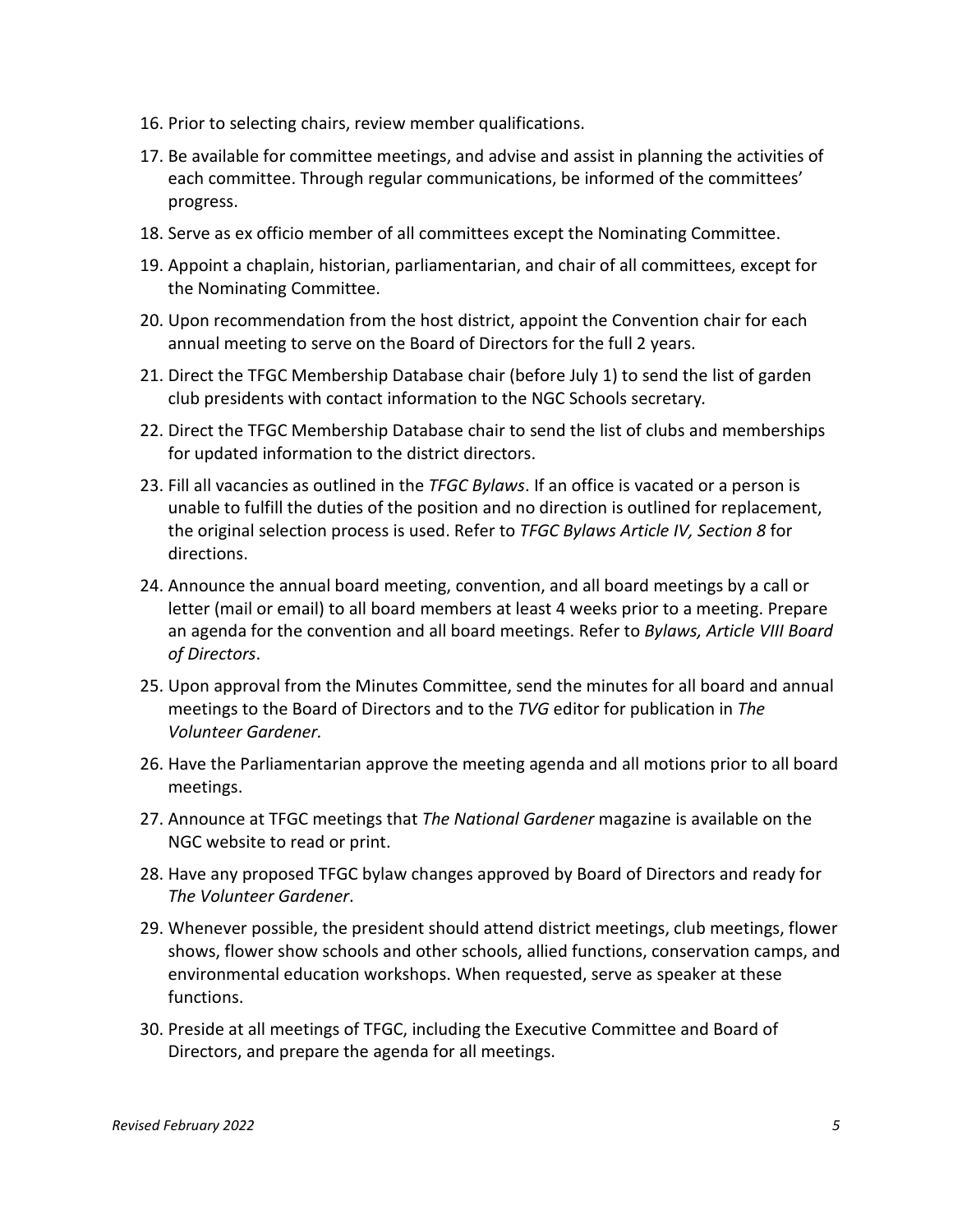- 31. Attend the TFGC Convention and at least one meeting in each district during the term in office.
- 32. Work with the Convention Committee and Protocol chair on arrangements for the TFGC convention. Extend seating invitations for the convention. Give a report of the year's work at the TFGC Convention Business meeting.
- 33. Update the *Club President's Report* for the president's term of office and place the form and club rating status on the website. Review *[Form I—A Guide for Garden Club](https://www.tngardenclubs.org/wp-content/uploads/2022/01/Form-I-Guide-for-Club-Presidents-1.pdf)  [Presidents](https://www.tngardenclubs.org/wp-content/uploads/2022/01/Form-I-Guide-for-Club-Presidents-1.pdf)* for updates.
- 34. Work with the TFGC Awards chair in making applications for NGC awards well in advance of deadlines.
- 35. Approve all bills before payment and in an emergency, have the authority to sign checks (may not approve any unbudgeted expense in excess of \$200).
- 36. Work with the TFGC president-elect, and keep her informed with copies of the president's agenda and reports.
- 37. In odd-numbered years, request the TFGC Finance/Budget/Internal Audit Committee to prepare a dated, two-year budget to be presented for approval in June. This committee conducts an internal reconciliation of the treasurer's records in the second year of the treasurer's term. Refer to the Finance/Budget/Internal Audit Committee job description in the *[TFGC Committee Chair Job Descriptions](https://www.tngardenclubs.org/governance-docs/)* document for complete information.
- 38. Write letters of welcome to all new clubs and issue a Certificate of Membership.
- 39. Sign all flower school applications and papers, TFGC, NGC, and DSGC Life Membership certificates, Blue Star Memorial Marker applications, all TFGC awards, and any other materials on which the president's signature is required.
- 40. Take part in the dedication of all Blue Star Memorial Markers.
- 41. Write a message for each issue of *The Volunteer Gardener*.
- 42. Work with the editor of *The Volunteer Gardener* to see that the updated *TFGC Bylaws* are printed in *The Volunteer Gardener* once during the two-year administration (*BOD April 18, 2017*).
- 43. Ensure that announcements concerning NGC and DSGC conventions are included in *The Volunteer Gardener.*
- 44. Serve as a member of the Executive Committee of the Ivan Racheff House and Gardens Board of Governors (TFGC Headquarters/Racheff BOG).
- 45. Present the *Ivan Racheff House and Gardens Plan of Operation Handbook* (TFGC Headquarters/Racheff Board of Governors Plan of Operation) to the Executive Committee, which has the responsibility to approve the handbook.
- 46. Request the district directors to pay \$1,500 to the TFGC treasurer for District TFGC Support.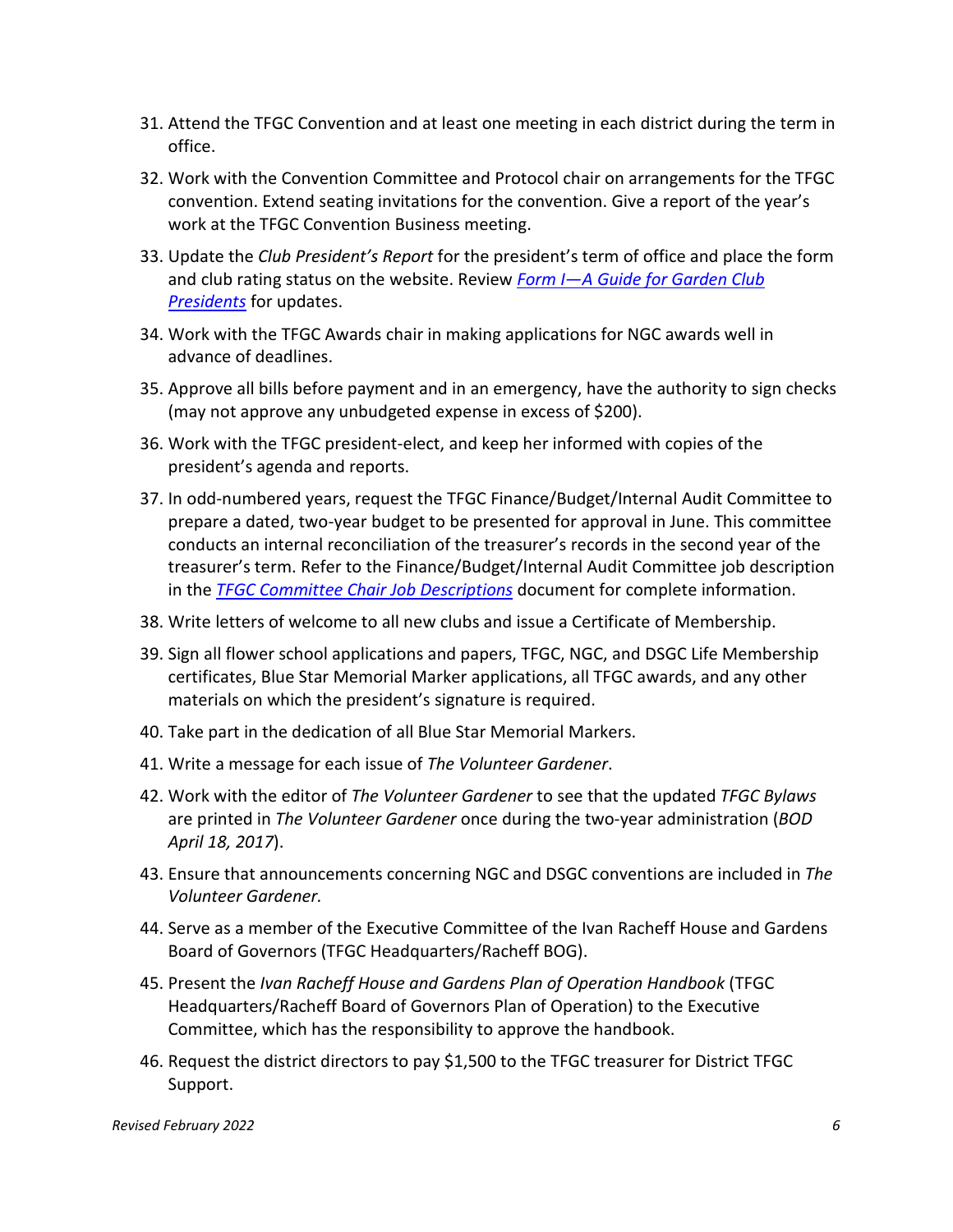- 47. Mail the *NGC Report Form* of TFGC's accomplishments before March 31 of the second year to the NGC historian.
- 48. In odd-numbered years, instruct the recording secretary to have the minutes of election of new officers signed by the president, recording secretary, and 3 Board of Directors members approving the minutes. State that the president-elect was installed, and the other officers were elected and installed. Provide copies to both the outgoing and newly installed presidents.
- 49. Refer to *TFGC [Standing Rules,](https://www.tngardenclubs.org/wp-content/uploads/2021/03/TFGC-Standing-Rules-May-2022.pdf) Section II. Records, Item 3* for end of the administration duties.
- 50. Pass the President's Pin to the incoming president.

# <span id="page-7-0"></span>**PRESIDENT'S INSTRUCTION**

(For Election of a DSGC Director & DSGC Alternate Director from Tennessee, DSGC Conventions Rotation, and DSGC Representatives to the NGC Nominating Committee)

## <span id="page-7-1"></span>**Election of the DSGC Director & DSGC Alternate Director**

One year prior to the designated election of a DSGC director from Tennessee, the Board of Directors shall elect a Nominating Committee composed of 2 members from the Advisory Board and 3 from the Board of Directors. They shall select 2 candidates who meet the requirements as stated in *[NGC Bylaws,](https://gardenclub.org/bylaws-and-standing-rules) Article XV, Section 4b*.

To be eligible for the office of DSGC director and DSGC alternate director, a member must have served a minimum of 2 years as president of TFGC and must have completed an additional 2 years as a member of the Board of Directors of NGC by July 1 in an election year.

The Nominating Committee presents the name of the nominee for DSGC director and the name for DSGC alternate director for election at the next scheduled TFGC Board of Directors meeting. When using the Nominating Committee Process, the chair must ask for nominations from the floor. Refer to the *[DSGC Bylaws](http://www.dsgardenclubs.com/p/bylaws-of-deep-south-garden-clubs.html)* for rotation of the DSGC director, alternate director, and the state rotation of DSGC conventions.

The rotation for DSGC representatives to the NGC Nominating Committee was amended March 2011 at the DSGC Convention. DSGC will advise the next series of rotations.

#### <span id="page-7-2"></span>**PRESIDENT-ELECT**

**NOTE:** Refer to *TFGC [Bylaws](https://www.tngardenclubs.org/wp-content/uploads/2021/03/Bylaws-2022-with-TFGC.pdf) Article IV, Section 3* for President-elect qualifications.

# <span id="page-7-3"></span>**Duties of the President-elect**

1. Study the TFGC, NGC, and DSGC bylaws to have a thorough working knowledge of the organizations' objectives and goals. Be well informed of the *[TFGC Bylaws](https://www.tngardenclubs.org/wp-content/uploads/2021/03/Bylaws-2022-with-TFGC.pdf)*, *[TFGC Standing](https://www.tngardenclubs.org/wp-content/uploads/2021/03/TFGC-Standing-Rules-May-2022.pdf)  [Rules](https://www.tngardenclubs.org/wp-content/uploads/2021/03/TFGC-Standing-Rules-May-2022.pdf)*, and duties of each officer, chair, and committee (see *[TFGC Committee Chair Job](https://www.tngardenclubs.org/governance-docs/)  Descriptions* and this document, *[Duties of TFGC Officers and Racheff Treasurers](https://www.tngardenclubs.org/governance-docs/)*. Refer to NGC's *A Protocol Handbook* and the NGC *Fall Board Meeting Manual* for managing the business of TFGC.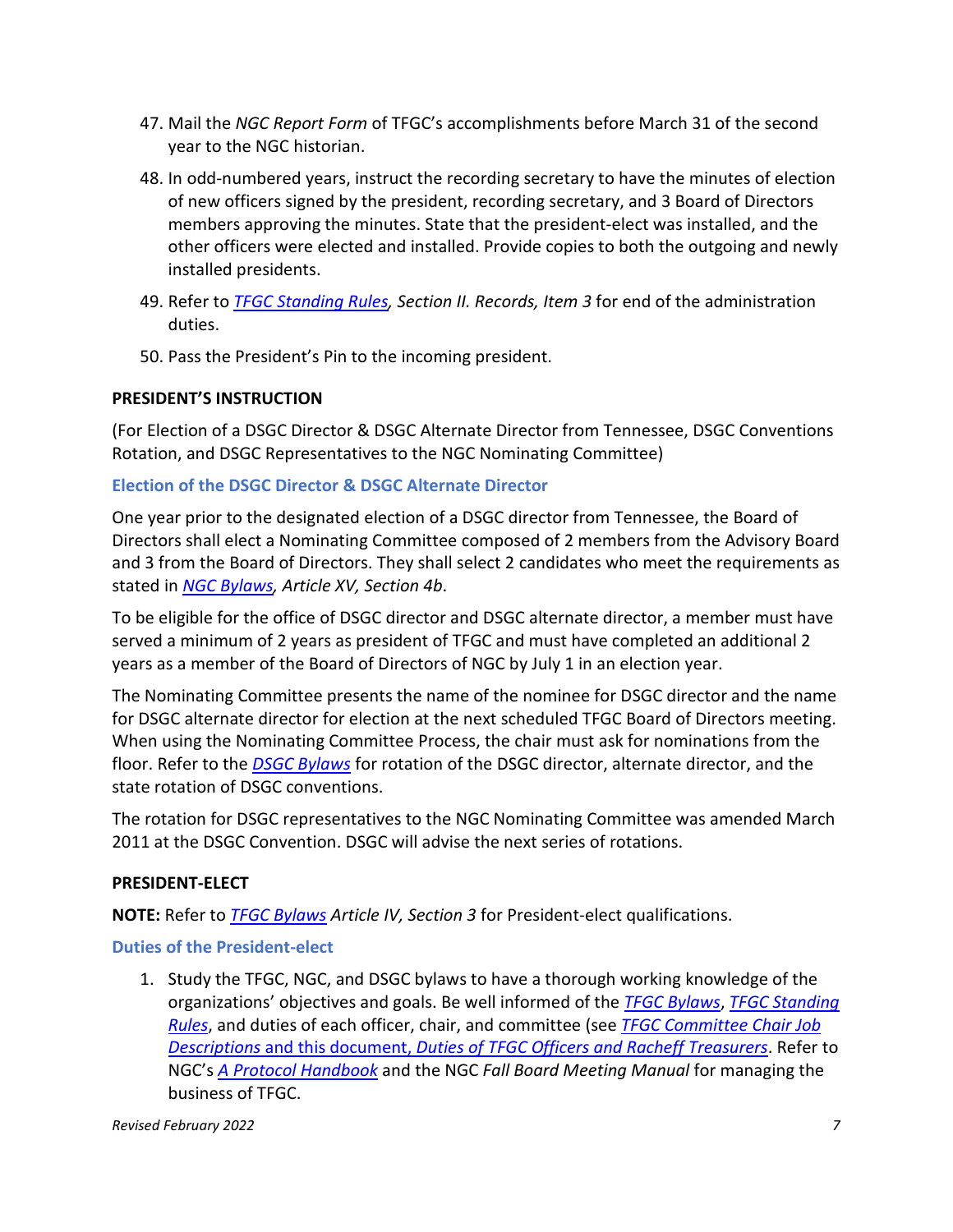- 2. In the event of bylaw changes, send a narrative of changes to the president and treasurer to accompany IRS Form 990 for each year of the two-year term.
- 3. Attend TFGC conventions, board meetings, and at least one meeting of each district during the term. If possible, attend the DSGC and NGC conventions.
- 4. When necessary, represent the president on the national and regional level.
- 5. Serve on the Awards Committee.
- 6. Serve as a member of the TFGC Headquarters/Racheff BOGs, along with the president, treasurer, district directors, and district representatives to Racheff, and attend as many meetings as possible.
- 7. Keep the *Procedures Manual* updated with all new bylaws, standing rules, job descriptions, policies, duties, and responsibilities of officers and chairs. Printed copies of the *Procedures Manual* shall be available for all officers and chairs following the installation.
- 8. Prepare a notebook or files of the current administration to include call letters, agendas, meeting minutes, reports, and other information as a resource for the president-elect to start the next administration.
- 9. Assume other duties as directed by the president in keeping with the office.

#### <span id="page-8-0"></span>**Duties of President-elect PRIOR to Being Installed as President**

- 1. Select qualified persons for the incoming TFGC Board of Directors as specified in the *[TFGC Bylaws](https://www.tngardenclubs.org/wp-content/uploads/2021/03/Bylaws-2022-with-TFGC.pdf)*.
- 2. Prepare the *Procedures Manual* for the elected and appointed members of the Board of Directors and committee chairs of TFGC. Furnish the NGC Organization Study chair a copy upon request.
- 3. Prepare an acceptance speech to the office of president.
- 4. Plan the agenda for the Post Convention Board of Directors meeting.
- 5. Have a list of officers and chairs ready to be approved.
- 6. Have ideas of Ways and Means projects to be approved.
- 7. Call for a vote or motion to approve the CPA firm for the new administration.
- 8. Ask for nominees and call for a vote to approve Endowment Trust Trustees at the Post Convention Board of Directors meeting (president, president-elect, treasurer, and one representative from each of the 4 districts).
- 9. Announce Board of Directors meeting dates at the conclusion of the Post Convention Board meeting.
- 10. Prepare a message for *The Volunteer Gardener*. Submit a photo for the *TVG* cover.
- 11. Perform any other duties that pertain to the office of president.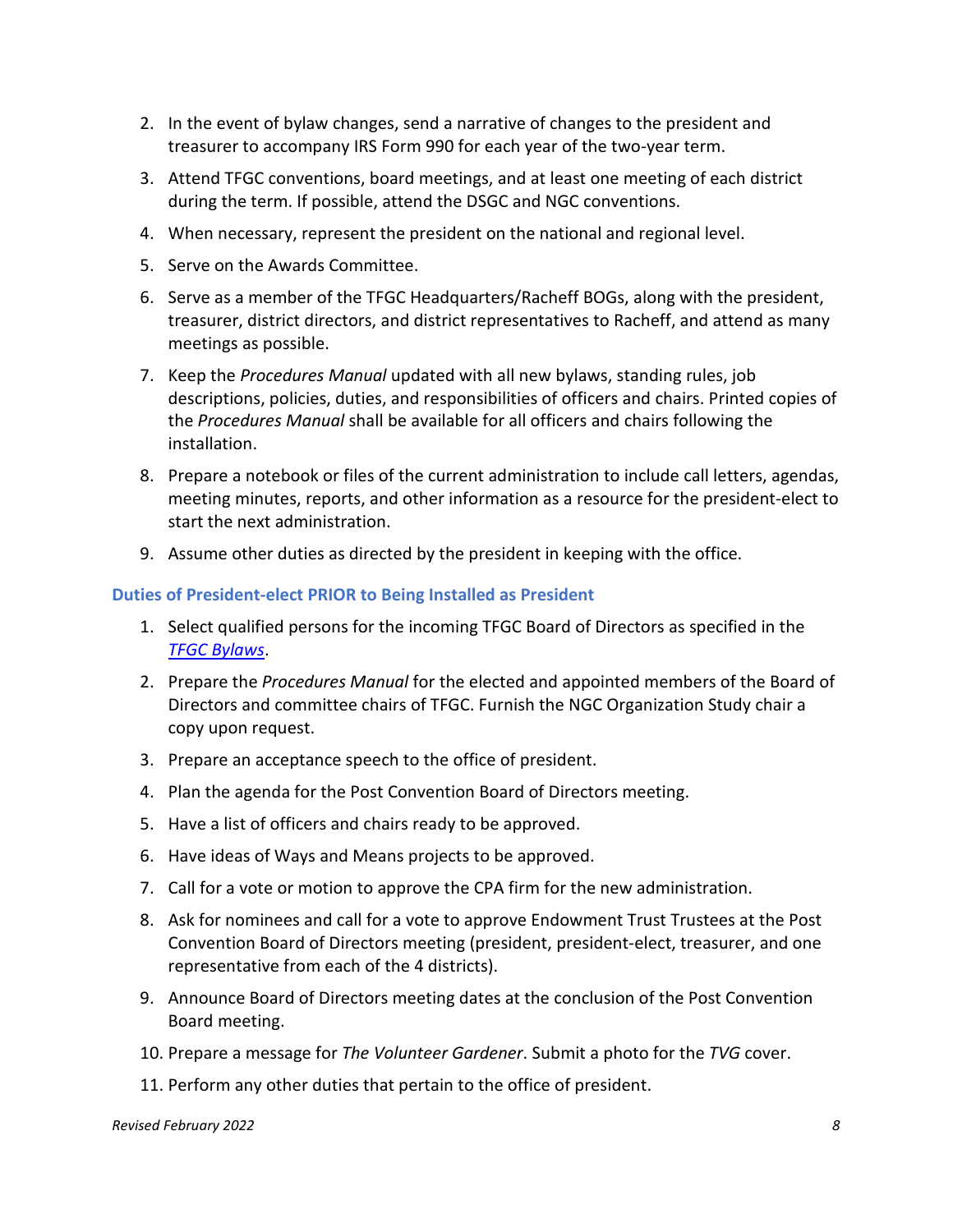#### <span id="page-9-0"></span>**FIRST VICE PRESIDENT**

**NOTE:** Refer to *TFGC [Bylaws](https://www.tngardenclubs.org/wp-content/uploads/2021/03/Bylaws-2022-with-TFGC.pdf) Article IV, Section 4* for First Vice President qualifications.

#### <span id="page-9-1"></span>**Duties of the First Vice President**

- 1. Assist the president in the work of TFGC.
- 2. In the absence or inability of the president to serve, assume and perform all duties pertaining to the office of president.
- 3. Represent the president on the TFGC level, serve on the Awards Committee, and serve as the liaison between various district and TFGC committee chairs.
- 4. Advise and assist the Racheff chair, encourage involvement by all members to support and promote the TFGC Headquarters/Racheff, and serve as ex officio member of the Racheff Board of Governors.
- 5. A gift or honorarium for the outgoing TFGC president shall be collected, purchased, and overseen by the first vice president. Donations are collected from TFGC Board members at TFGC Board meetings. The gift shall be presented at the final board meeting at convention.
- 6. Assume other duties as directed by the president in keeping with the office. Flexible bylaws allow the president to change the duties of vice presidents to accommodate skills and workloads.

#### <span id="page-9-2"></span>**SECOND VICE PRESIDENT**

**NOTE:** Refer to *TFGC [Bylaws](https://www.tngardenclubs.org/wp-content/uploads/2021/03/Bylaws-2022-with-TFGC.pdf) Article IV, Section 4* for Second Vice President qualifications.

#### <span id="page-9-3"></span>**Duties of the Second Vice President**

- 1. Assist the president in the work of TFGC.
- 2. In the absence or inability of the president or first vice president to serve, performs all duties pertaining to the office of president.
- 3. Serve as liaison to the district directors, and aid in their work by holding at least one meeting each year for discussion and exchange of ideas.
- 4. Advise and work with the Ways and Means chair on TFGC fundraising and the Membership Development chair on growing club membership and gaining new clubs.
- 5. Promote and coordinate advertising for *The Volunteer Gardener*.
- 6. Assume other duties as directed by the president in keeping with the office. Flexible bylaws allow the president to change duties of vice presidents to accommodate skills and workloads.

#### <span id="page-9-4"></span>**RECORDING SECRETARY**

**NOTE:** Refer to *TFGC [Bylaws](https://www.tngardenclubs.org/wp-content/uploads/2021/03/Bylaws-2022-with-TFGC.pdf) Article IV, Section 4* for Recording Secretary qualifications.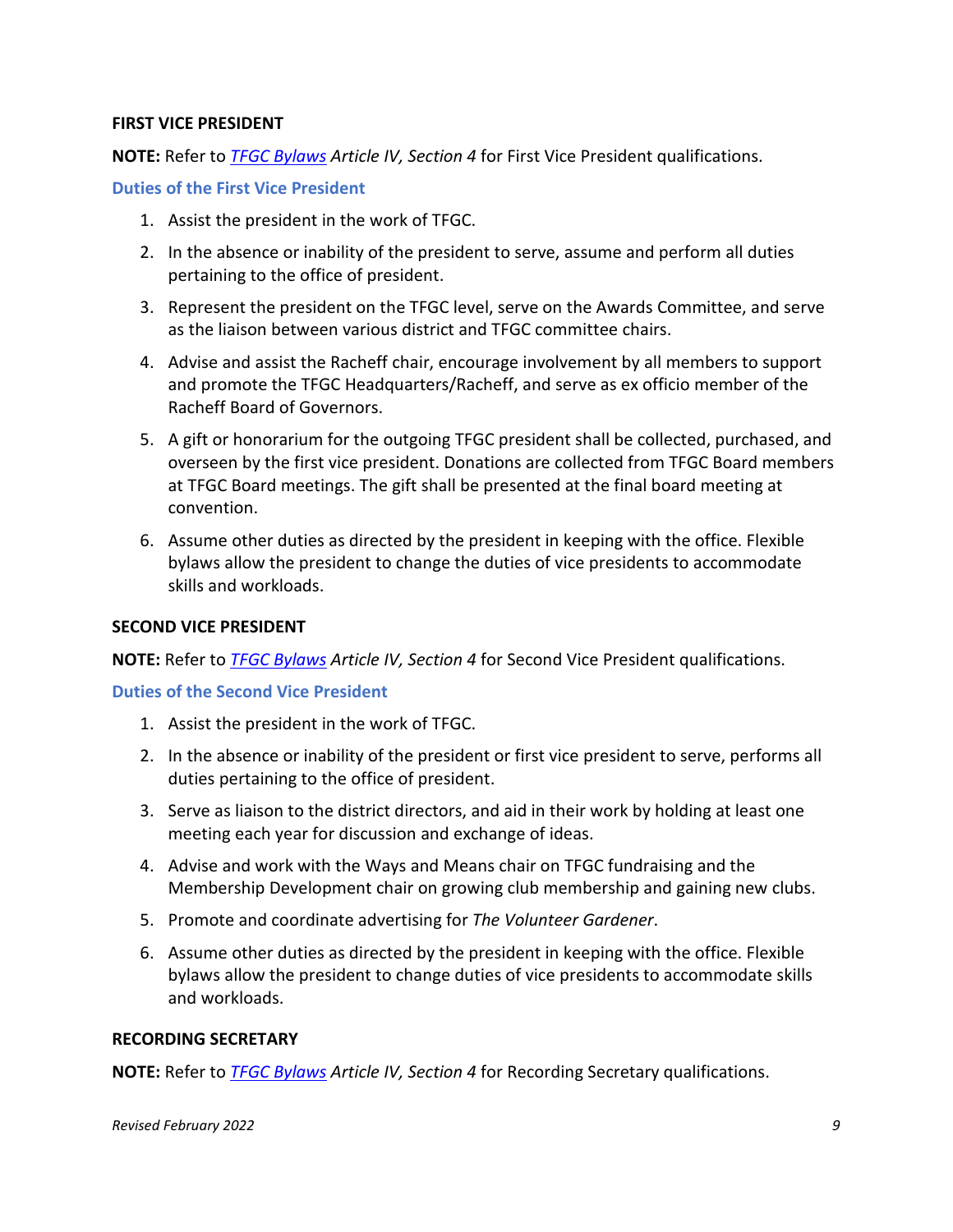#### <span id="page-10-0"></span>**Duties of the Recording Secretary**

- 1. Keep in permanent form the minutes of all meetings of the Executive Committee and Board of Directors of TFGC.
- 2. Send copies of the minutes to the president and to each member of the committee selected to approve the minutes within 30 days following any meeting. Send the minutes with approved signatures to the president. The president sends minutes to ALL board members.
- 3. Prepare a resume of actions taken at the Annual Meeting (Convention) and at the Board of Directors meeting for *The Volunteer Gardener,* and send it as soon as possible*.*
- 4. Be custodian of all records except the treasurer's and those rightfully kept in the TFGC Headquarters/Racheff Archives.
- 5. Maintain a file or notebook of all committee chair reports to be turned in to TFGC Headquarters/Racheff Archives at the end of the term.
- 6. Keep an up-to-date master copy of the *TFGC Bylaws*. Work with the Bylaws/Standing Rules/Duties chair. Send all bylaw changes to the parliamentarian for approval and revision within one month before the Convention and/or Annual Meeting. The recording secretary provides copies of proposed bylaw amendments, which have board approval, to each member club at least 30 days before the Annual Meeting or by printing in *TVG* prior to the Annual Meeting.
- 7. Keep an up-to-date copy of the TFGC Headquarters/Racheff House and Gardens Plan of Operation, which must be approved by the Executive Committee.
- 8. Archive the minutes at the TFGC Headquarters/IRH&G at the end of term.
- 9. Assume other duties as directed by the president in keeping with the office.

#### <span id="page-10-1"></span>**CORRESPONDING SECRETARY**

**NOTE:** Refer to *TFGC [Bylaws](https://www.tngardenclubs.org/wp-content/uploads/2021/03/Bylaws-2022-with-TFGC.pdf) Article IV, Section 4* for Corresponding Secretary qualifications.

<span id="page-10-2"></span>**Duties of the Corresponding Secretary**

- 1. Conduct the correspondence of TFGC as directed by the president or Board of Directors.
- 2. Maintain a list of chairs and members of all standing and special committees.
- 3. Routinely notify the Executive Committee and Board of Directors of all meetings 6 weeks in advance.
- 4. Read communications at regular Executive Committee, Board of Directors, and Annual meetings.
- 5. Assume other duties as directed by the president in keeping with the office.
- 6. Send copies of call letters, agendas, and other TFGC information to members who do not have email.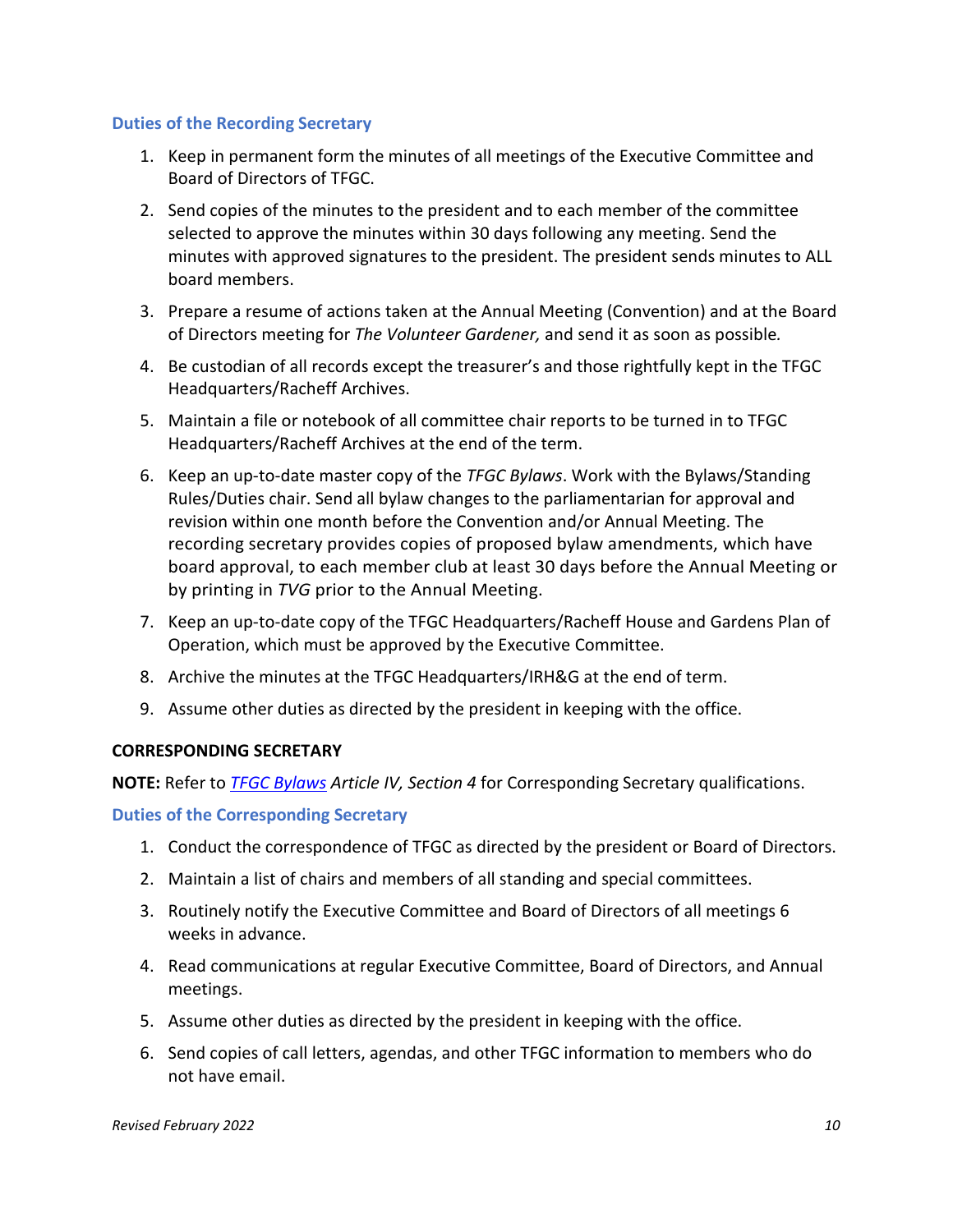#### <span id="page-11-0"></span>**TREASURER**

**NOTES:** Refer to *TFGC [Bylaws](https://www.tngardenclubs.org/wp-content/uploads/2021/03/Bylaws-2022-with-TFGC.pdf) Article IV, Section 4* for treasurer qualifications. Also, refer to the *TFGC Treasurer's Manual*, held by former treasurers, for the complete duties of the treasurer as all duties are not stated below in this job description.

#### <span id="page-11-1"></span>**Duties of the Treasurer**

- 1. The incoming treasurer shall have knowledge of Microsoft Excel for TFGC accounting of the books and records.
- 2. With the approval of the president, the treasurer is responsible for the collection and disbursement of all funds in the TFGC bank account and is custodian of all funds as provided in the *TFGC Bylaws* except for Ivan Racheff House and Gardens, TFGC Investment Funds and Endowment Trust Fund (*Endowment Trust Board of Trustees 6/19/13*).
- 3. The treasurer and assistant treasurer place their names on all signature cards of all accounts of TFGC except for the Endowment Trust Fund (*ETF Board of Trustees 6/19/13*).
- 4. Keep an accurate record and give a printed financial statement at each Executive Committee and Board of Directors meeting, and compile a report for the Annual Meeting.
- 5. Confer with the district directors about clubs whose dues are not paid by May 15, and again by June 15.
- 6. Be sufficiently bonded with other members managing TFGC funds with a blanket bond. The TFGC treasurer, TFGC assistant treasurer, Racheff treasurer, Racheff assistant treasurer, and Endowment Trust chair are to be bonded (*BOD 10/8/14*).
- 7. File Corporation Annual Report, Form SS-4444, with the State of Tennessee by August 1 each year.
- 8. Require a signed itemized statement with receipts and vouchers on the Form B-[Expense Reimbursement Request](https://www.tngardenclubs.org/wp-content/uploads/2022/01/Form-B-Expense-Reimbursement-Request-1.pdf) to accompany requests for reimbursements. The form must be approved and signed by the president.
- 9. A total of \$5,000 must be reserved to be passed to the incoming administration treasurer after election and installation at the Annual Meeting. As of 2021, the outgoing treasurer will transfer the bank account electronically or by email to the incoming treasurer.
- 10. The fiscal year runs April 1 through March 31. Close the books March 31 for the CPA compilation report and IRS Form 990. Finish the treasurer's final bookkeeping for the year by the conclusion of the Annual Meeting, and deliver the books annually to the CPA firm by May 31.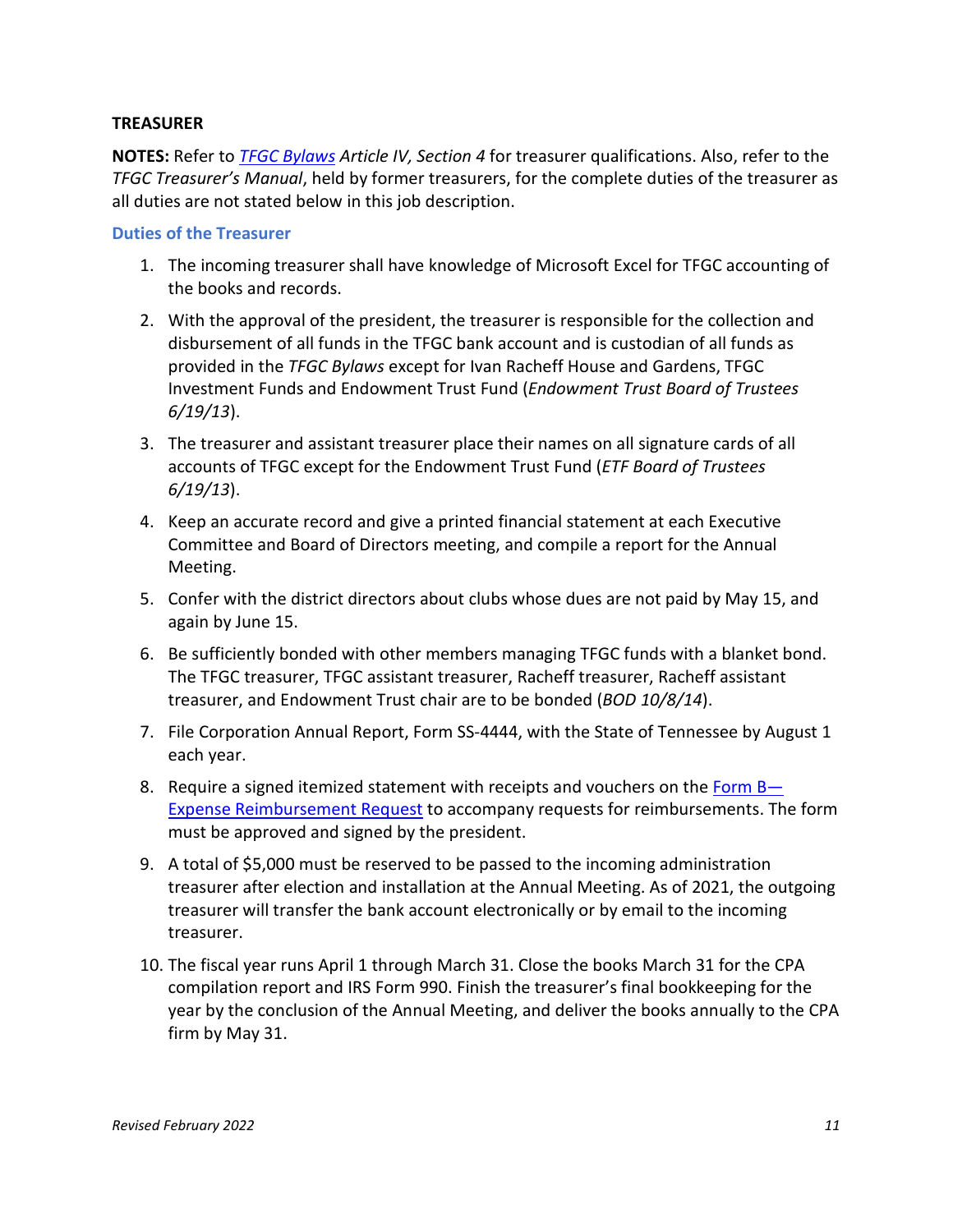- 11. All funds in the treasurer's records shall be reconciled by the appointed Finance/Budget/Internal Audit Committee, followed with a report to TFGC in the second year of each administration.
- 12. Advance \$1,000 to the Convention chair upon request. Refer to the *TFGC [Standing](https://www.tngardenclubs.org/wp-content/uploads/2021/03/TFGC-Standing-Rules-May-2022.pdf)  [Rules,](https://www.tngardenclubs.org/wp-content/uploads/2021/03/TFGC-Standing-Rules-May-2022.pdf) Section XIII. Conventions, Conservations Camps and Other Meetings, Item 2* for further instructions.
- 13. Advance \$600 to the Conservation Camp chair upon request. Refer to the *TFGC [Standing](https://www.tngardenclubs.org/wp-content/uploads/2021/03/TFGC-Standing-Rules-May-2022.pdf)  [Rules](https://www.tngardenclubs.org/wp-content/uploads/2021/03/TFGC-Standing-Rules-May-2022.pdf) Section XIII. Conventions, Conservations Camps and Other Meetings, Item 2* for further instructions.
- 14. Collect dues for life members, NGC members, new members, and youth garden clubs. Refer to the *Treasurer's Manual* for further dues information.
- 15. Send a letter to the Kitty Anderson family requesting the award money for the Kitty Anderson Best of Flower Show Award.
- 16. Receive meeting reports of all receipts, disbursements, and accounts from the Racheff treasurer and assistant treasurer as reported at the meetings of the Ivan Racheff House and Gardens Board of Governors and reported at the TFGC Board of Directors, as well as a copy of the annual Racheff review by the CPAs.
- 17. Receive an itemized report of all receipts, disbursements, and accounts at all TFGC Board of Directors meetings and an annual report, including all 1099s and all bank statements by March 31, from the Endowment Trust chair (*Endowment Trust Board of Trustees 6/19/13*).
- 18. Present a motion appointing a CPA firm at the first TFGC Board of Directors meeting for each new two-year administration. Refer to the *Treasurer's Manual*.
- 19. Verify that the Racheff treasurer has dispensed to the Racheff Payroll Account, the total annual payroll taxes for any TFGC employees.
- 20. Verify that all financial TFGC records by the TFGC treasurer and the Racheff treasurer are delivered to the CPA firm annually by May 31 (*BOD, 6-19-11*). The TFGC treasurer receives the financial records from the TFGC assistant treasurer, Racheff treasurer, Convention chair, Conservation Camp chair, and the Endowment Trust Fund chair for inclusion to the CPA computation.
- 21. Register yearly before September 30 as a Tennessee Charitable Organization with the Tennessee Secretary of State, Department of Charitable Solicitations & Gaming. Filing is done by both the TFGC treasurer and the Racheff treasurer, respectively.
- 22. Request changes to the TFGC bylaws, if any, in narrative form from the TFGC presidentelect for the TFGC president and TFGC treasurer to attach to Form 990, *Return of Organization of Exempt from Income Tax*.
- 23. Secure or receive Form 990 from the CPA, and mail to the IRS before September 30 (or the CPA may email the form to the IRS). TFGC pays the CPA invoice for TFGC and Racheff.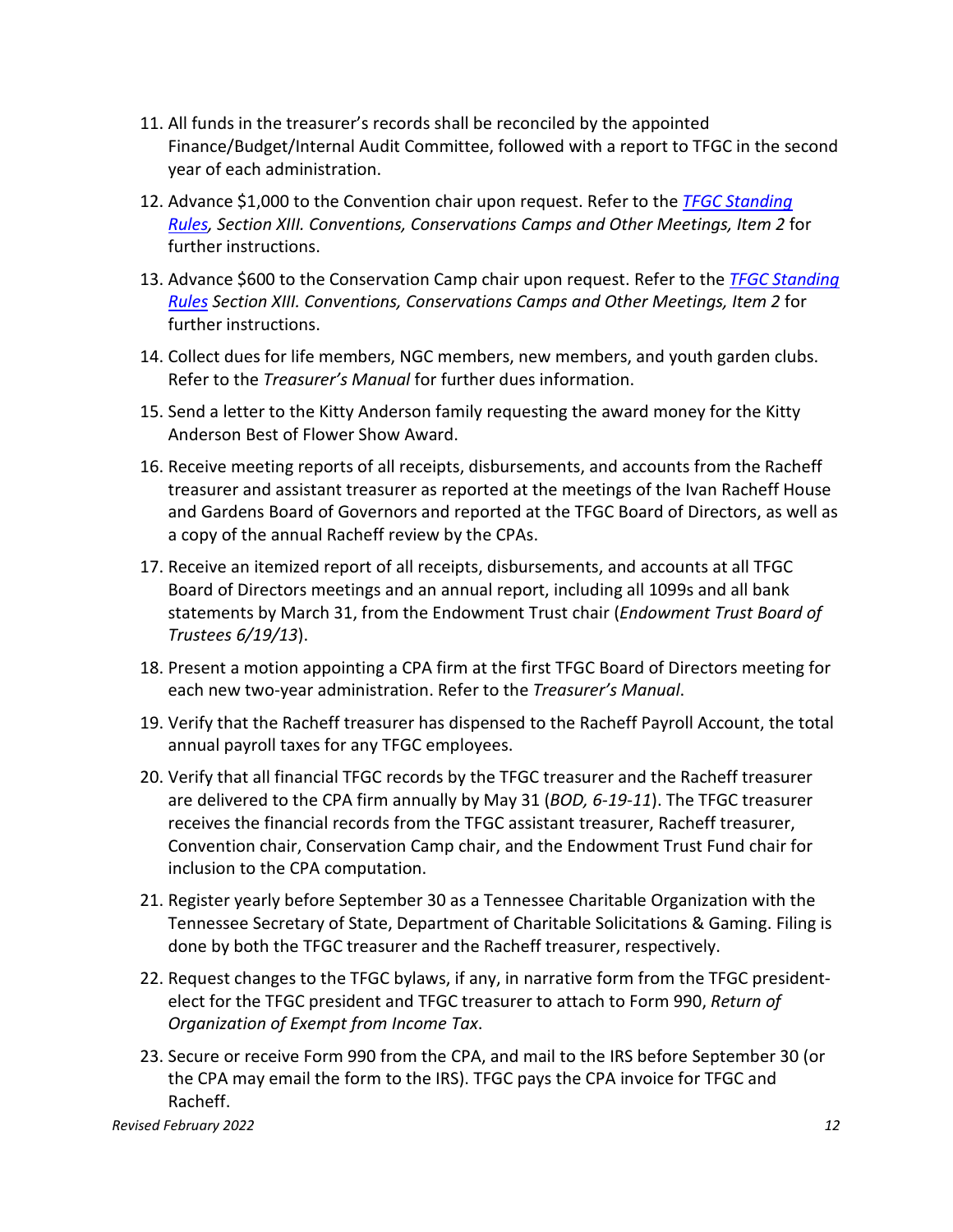- 24. Furnish a copy of the Form 990 to the president. A statement of the yearly audit completion is sent for publication in *The Volunteer Gardener*.
- 25. Verify that the Racheff assistant treasurer files Form 941, *Employer's Quarterly Federal Tax Return* for any TFGC employees by April 30, July 31, October 31, and January 31.
- 26. Be responsible for the storage of all TFGC financial records in the Archives at TFGC Headquarters/Racheff.
- 27. Receive District TFGC Support from each district director in the amount of \$1,500 (\$750/year) before the end of the first year of an administration (*BOD 6/18/18*).
- 28. At the end of the term, prepare the following for the incoming treasurer: the TFGC *Treasurer's Manual* with computer files and forms placed on a flash drive or thumb drive.

**NOTE:** Refer to the *TFGC Treasurer's Manual*, held by former treasurers, for the complete duties of the TFGC treasurer.

#### <span id="page-13-0"></span>**ASSISTANT TREASURER**

**NOTE:** Refer to *TFGC [Bylaws](https://www.tngardenclubs.org/wp-content/uploads/2021/03/Bylaws-2022-with-TFGC.pdf) Article IV, Section 4* for assistant treasurer qualifications.

#### <span id="page-13-1"></span>**Duties of Assistant Treasurer**

- 1. In the absence of the TFGC treasurer, the assistant treasurer assumes the duties of the TFGC treasurer. Checks are approved and signed by the TFGC president. The assistant treasurer serves on the Finance/Budget/Internal Audit Committee with the TFGC treasurer.
- 2. Account for all TFGC-designated funds (Brainerd Scholarship, General Investment, Life Membership, and Scholarship) designated to the assistant treasurer by the TFGC president and the *[TFGC Standing Rules](https://www.tngardenclubs.org/wp-content/uploads/2021/03/TFGC-Standing-Rules-May-2022.pdf)*.
- 3. Investment of the TFGC-designated funds managed by the TFGC assistant treasurer may be performed with approval by the Executive Committee and the Finance Committee. The monies of the designated funds may be combined for the purpose of investing and the funds will be accounted for with the assistant treasurer's reports at all board meetings (*BOD 12/1/21*).
- 4. Compile, present, and distribute a printed financial report of all of the investment and restricted funds at each TFGC Board of Directors meeting and the annual TFGC Convention meeting.
- 5. Pay the bond for the TFGC treasurer, TFGC assistant treasurer, Racheff treasurer, Racheff assistant treasurer, and the Endowment Trust chair from the income in the TFGC Investment Fund account annually.
- 6. Be responsible for the Board of Directors' Benevolent Fund and deposit the monies in the Benevolent Fund within the TFGC General Investment Fund. This fund is used in the event of the death of a past president (flowers, Recognition & Remembrance Book, or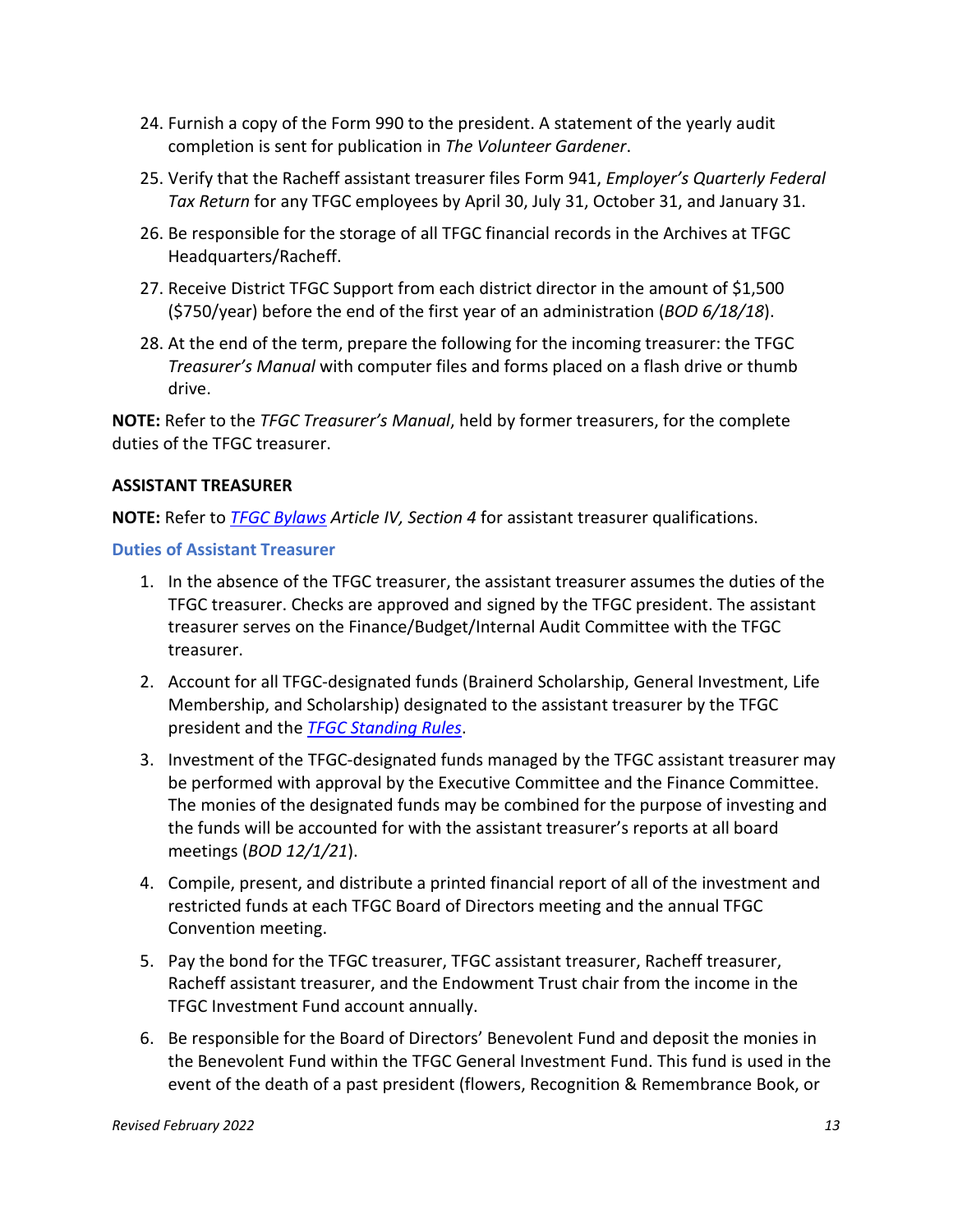Racheff Memorial Wall) or illness of a board member (card) and is generated by donations from board members to the fund at TFGC Board meetings. Refer to *[TFGC](https://www.tngardenclubs.org/wp-content/uploads/2021/03/TFGC-Standing-Rules-May-2022.pdf) [Standing Rules,](https://www.tngardenclubs.org/wp-content/uploads/2021/03/TFGC-Standing-Rules-May-2022.pdf) Section XVI*. *Memorial/Benevolence* for memorial disbursements.

7. At the end of each year and after March 31, collect bank statements and 1099 forms received for all of the TFGC Investment Fund accounts. Send the materials to the TFGC treasurer before May 31 of each year to combine with TFGC treasurer's CPA materials for the annual *TFGC Compilation Report*.

#### <span id="page-14-0"></span>**DISTRICT DIRECTOR**

**NOTE:** Refer to *TFGC [Bylaws](https://www.tngardenclubs.org/wp-content/uploads/2021/03/Bylaws-2022-with-TFGC.pdf) Article IV, Section 4* for district director qualifications.

<span id="page-14-1"></span>**Duties of a District Director**

- 1. TFGC districts are an integral part of TFGC and shall comply and follow *TFGC [Bylaws](https://www.tngardenclubs.org/wp-content/uploads/2021/03/Bylaws-2022-with-TFGC.pdf)*, *[TFGC Standing Rules](https://www.tngardenclubs.org/wp-content/uploads/2021/03/TFGC-Standing-Rules-May-2022.pdf)*, this document, *Duties of [Officers & Racheff Treasurers](https://www.tngardenclubs.org/governance-docs/)*, and *TFGC [Committee Chair Job Descriptions](https://www.tngardenclubs.org/governance-docs/)*.
- 2. Conduct TFGC objectives in the district and promote the organization of new clubs.
- 3. Shall not obligate the district in the promotion of any other organization, partisan or other.
- 4. Serve as counselor and advisor for garden club presidents within the district and be the liaison for the clubs to the TFGC officers and chairs, representing TFGC at all times.
- 5. Assist in the organization of new groups interested in gardening, explaining benefits, advantages, and requirements of TFGC and NGC.
- 6. Write letters of welcome to all new clubs, enclosing *[Form I—A Guide for](https://www.tngardenclubs.org/wp-content/uploads/2022/01/Form-I-Guide-for-Club-Presidents-1.pdf) Garden Club [Presidents](https://www.tngardenclubs.org/wp-content/uploads/2022/01/Form-I-Guide-for-Club-Presidents-1.pdf)*.
- 7. Prepare a list of garden club presidents and council club presidents with complete mailing addresses for the TFGC president, TFGC treasurer and the Membership Database chair by June 1. After the list is presented, use *[Form E—Member Status](https://www.tngardenclubs.org/forms/)  [Change](https://www.tngardenclubs.org/forms/)* to update information about club presidents and members for the Membership Database chair. **NOTE:** You can either fill in *Form E* online or print the form and enter the data manually. These lists are no longer be published in *The Volunteer Gardener* but may be placed on the website with name, phone, city, and email contact information.
- 8. Plan times, places, and programs for Fall and Spring District Membership meetings, which precede the TFGC Annual Meeting/Convention, and consult with the president before setting the date of the district meetings. Flexibility is allowed when the DSGC Convention is in Tennessee.
- 9. Invite the president, president-elect, and district directors to all district meetings, and send directions with an invitation. Include the president in all communication to the district clubs and members.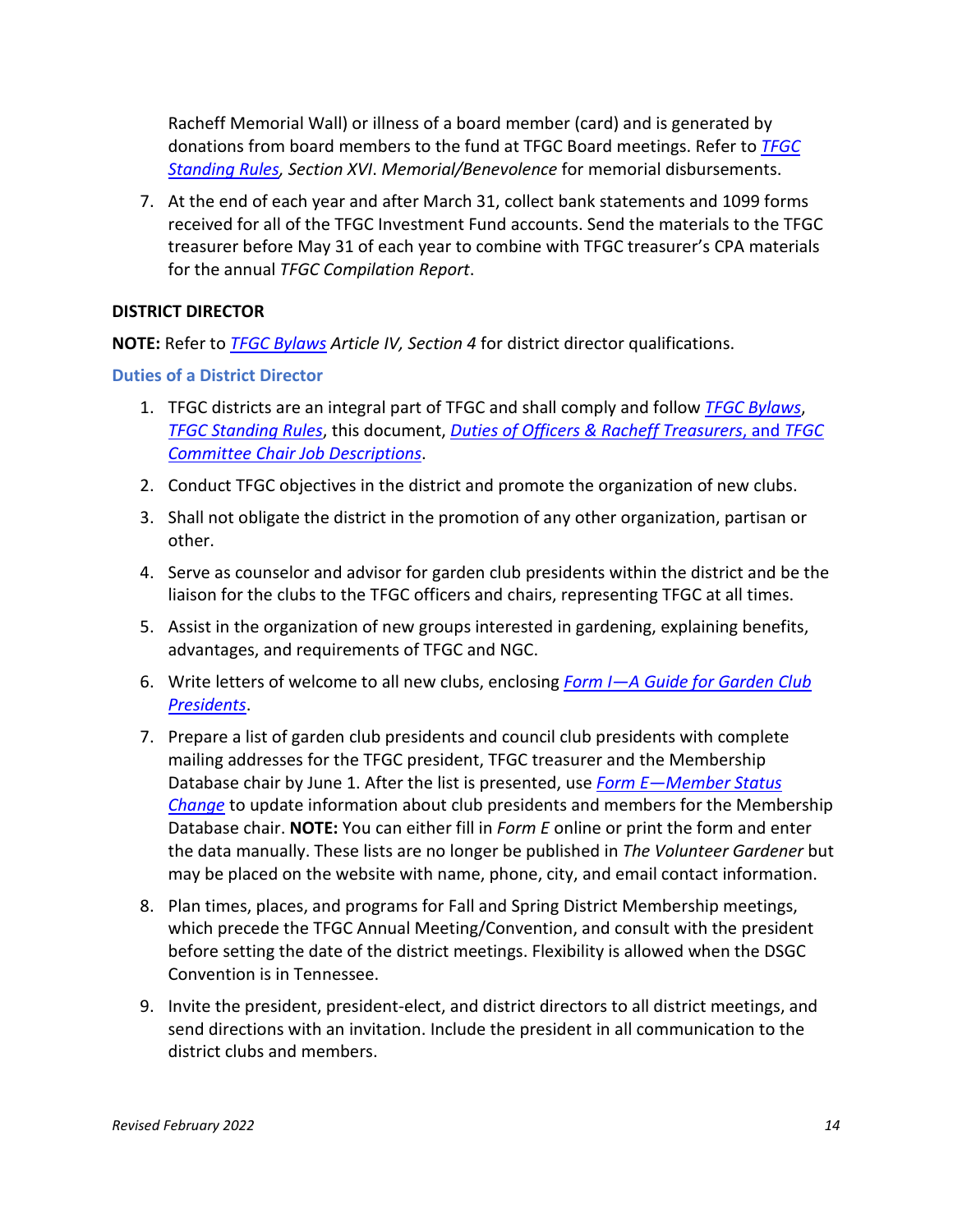- 10. Send information of upcoming district meetings to *[The Volunteer Gardener](mailto:annekrekelberg@reagan.com)* editor and the [Events calendar coordinator](mailto:nagoodrich@gmail.com) for the TFGC website, noting deadlines. Send notices of all district meetings to board members and club presidents 6 weeks in advance, and confer with the president-elect as to which district meeting she plans to attend for the official visit.
- 11. Send a copy of the minutes of the district meeting to the TFGC president, and send copies of newsletters and materials sent to clubs to the president, president-elect, and other district directors.
- 12. Assist in scheduling conventions, and serve as the official hostess for the convention when it is held in the district.
- 13. Attend the dedication program for all Blue Star Markers in the district, and invite the president to assist in the dedication.
- 14. Compile the information (Good Standing/Club of Excellence list, list of Flower Shows, and deceased members' list) from the Club President reports. Send the GS/CE list to the Awards chair and *TVG*. The Awards chair presents certificates at the awards banquet. Send the Flower Show list to the Awards chair and the deceased members' list to the TFGC chaplain, district chaplain, and the Membership Database chair.
- 15. Provide each club president sample agendas, sample bylaws, and copies of TFGC forms. Refer the club presidents to the **TFGC [website](https://www.tngardenclubs.org/)** for all documents, forms, and additional information.
- 16. Assist in collecting club membership dues prior to the past-due date of June 1. The district director reviews all *[Form C—Annual Membership & Dues](https://www.tngardenclubs.org/forms/)* submissions in their district to ensure accuracy of all lists; note that these submissions may be sent online or through printable forms. Any discrepancies found on the list or monies submitted is corrected through contact by the district director with their individual clubs.

Once any discrepancies are resolved, the 2 original corrected hard copies of *Form C,* along with the checks, are mailed to the TFGC treasurer who forwards one copy of *Form C* to the Membership Database chair. If there are discrepancies in the online forms, the director will communicate these discrepancies via email. Directors may delegate a person to receive and keep copies of the dues forms from clubs.

- 17. Direct the garden clubs to use *Form D—New Member Notification* for new members after filing *Form C* and to use *Form E—Member Status Change* to indicate a member's change of address or status of deceased or dropped after filing *Form C*. Send the forms as directed. **NOTE:** These forms are either emailed or mailed (depending on whether the online or paper form is used).
- 18. Request Flower Show Judges clubs to send a current list of FSJs in the district to the FSJ Council chair, Flower Show Judges Credentials chair, and the Flower Show State Evaluations chair once a year. List all the FSJs with name, address, phone, email, judge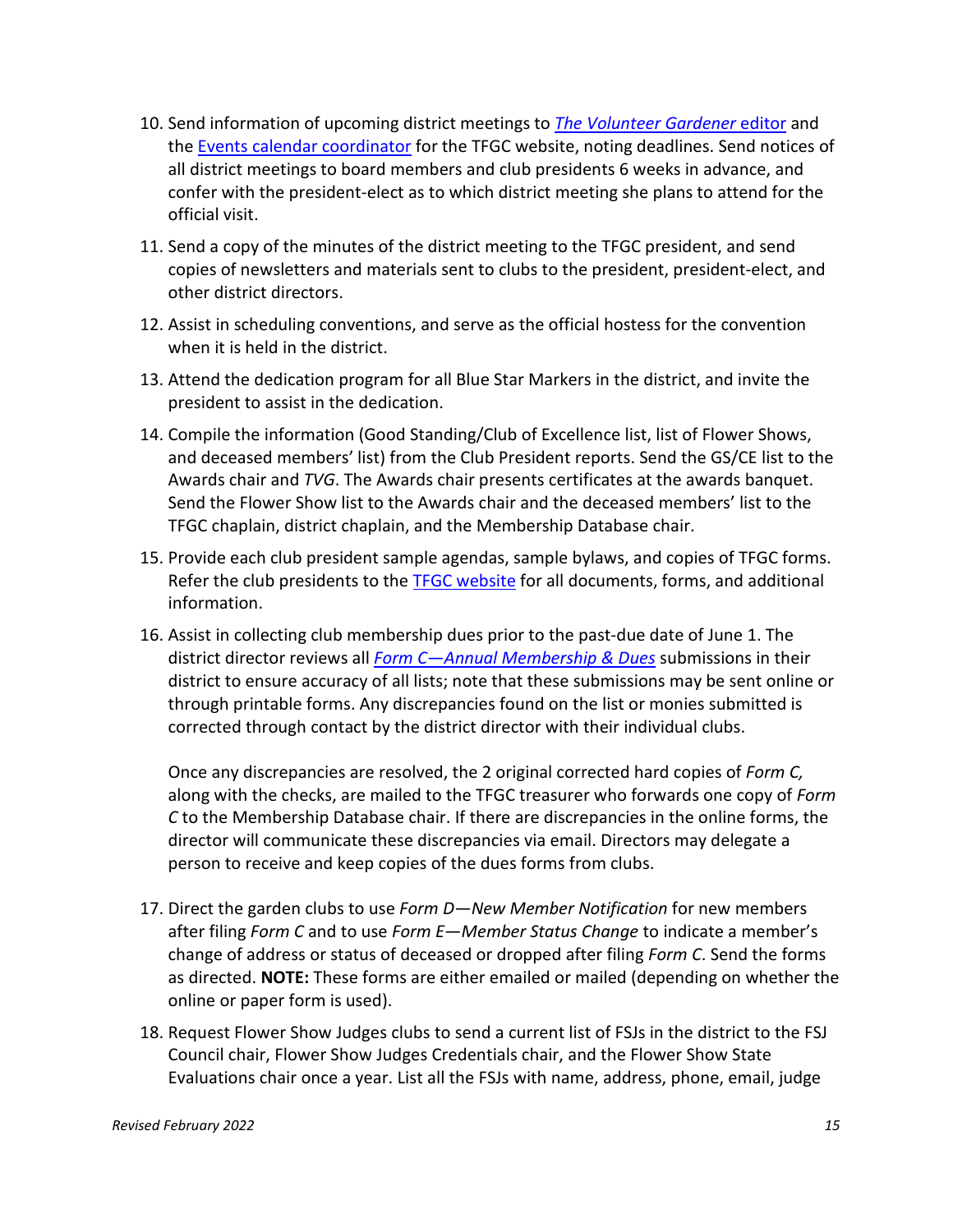status, and the good standing year. This list can be published on the TFGC website without addresses.

- 19. Have a summary of district activities by maintaining a file on each club for notes, newspaper clippings, photos, and other subjects for the director's reports. Submit club activities to the *TVG* editor before deadline dates.
- 20. Work with the Calendar chair on the number of calendars the district orders from NGC.
- 21. Serve as a member of the TFGC Headquarters/Racheff Board of Governors and attend as many meetings as possible. The Racheff Board of Governors meets the second Monday of each month at 1 p.m. except July, December, January, and February. Select a TFGC Headquarters/Racheff Representative to serve on the Board of Governors, who is willing to travel with the district director to the Board of Governors meetings and promote the TFGC Headquarters/Racheff in the district.
- 22. Make every effort to attend at least one meeting of each of the other districts during the term.
- 23. Hold at least one meeting for club presidents each year, which shall be an educational session and may include the club board.
- 24. Cover in district meetings:
	- a. TFGC, NGC, and DSGC activities and reports of district officers and chairs
	- b. Distribution of printed materials and items carried over from the TFGC Convention
	- c. Explanations of information types on projects and activities as completed
	- d. Importance of correct names and mailing addresses
	- e. Participation in the awards program, and stress the importance of the *Club President's Report*
- 25. Keep the vice director well informed of district and TFGC activities. Solicit, through assignment of special duties, assistance in conducting the TFGC objectives.
- 26. Direct the district treasurer to pay \$1,500 to the TFGC treasurer for the District TFGC Support for the term of the president before the end of the first year (*BOD 6/18/18*).
- 27. Refer district director expenses to the *TFGC [Standing Rules](https://www.tngardenclubs.org/wp-content/uploads/2021/03/TFGC-Standing-Rules-May-2022.pdf) Section XII. President Expenses, item 2 and 3*. The district director may be reimbursed for TFGC Conventions, Conservation Camps, printing, and postage as allowed in the district budget.

#### <span id="page-16-0"></span>**VICE DIRECTOR**

**NOTE:** Refer to *TFGC [Bylaws](https://www.tngardenclubs.org/wp-content/uploads/2021/03/Bylaws-2022-with-TFGC.pdf) Article IV, Section 4* for Vice Director qualifications.

#### <span id="page-16-1"></span>**Duties of the Vice Director**

1. If the director is unable to serve, assume and perform all duties pertaining to the office.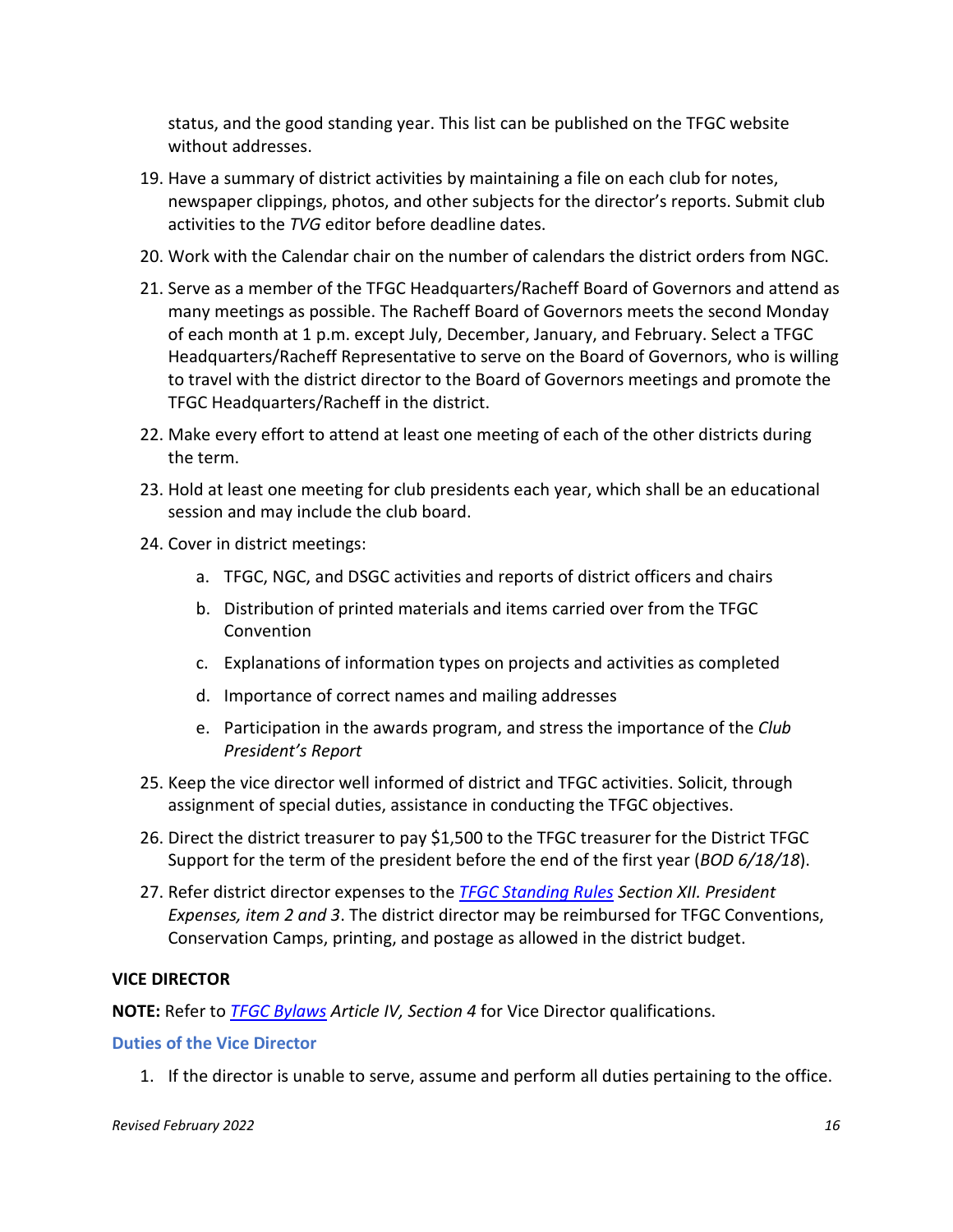- 2. Represent the director, when necessary, on the district level and be the district representative and spokesperson at TFGC meetings when the director is absent.
- 3. Promote donations to TFGC causes, projects, and to the TFGC Headquarters/Racheff.
- 4. Assume other duties as may be assigned by the district director that pertain to the office.
- 5. May attend the executive committee meeting without voting privileges (*BOD 10-5- 2016*).

## <span id="page-17-0"></span>**ADVISORY BOARD**

**NOTE:** Members are active former presidents who, because of their former positions, have special background information that will contribute to the continuity of the TFGC organization. The immediate former president shall serve as chair.

#### <span id="page-17-1"></span>**Duties of the Advisory Board**

- 1. Be available for advice on special projects and information needed by the president.
- 2. The Advisory Committee, working with the TFGC president and the Archives chair, will be responsible for compiling and publishing the Ten-Year Histories.
- 3. Any member of the Advisory Board may request a meeting after consulting with the president on scheduling the meeting.

# **APPOINTED OFFICERS**

#### <span id="page-17-3"></span><span id="page-17-2"></span>**CHAPLAIN**

#### <span id="page-17-4"></span>**Duties of the Chaplain**

- 1. Provide a collect, invocation, and benediction for each meeting of the Executive Committee, the Board of Directors, and for the first and second sessions of the business meeting of the convention. The chaplain may ask others to assume this responsibility on occasion.
- 2. Secure the names of the deceased members from the district directors and the Membership Database chair, and give a brief memorial service, usually with the district directors reading names at the convention.
- 3. Give the invocation when called upon and send suitable material to *The Volunteer Gardener* or TFGC website on occasion.

#### <span id="page-17-5"></span>**PARLIAMENTARIAN**

#### <span id="page-17-6"></span>**Duties of the Parliamentarian**

- 1. Serve in an advisory capacity as requested by the president.
- 2. Have knowledge of parliamentary procedure, specifically, *Robert's Rules of Order, Newly Revised.*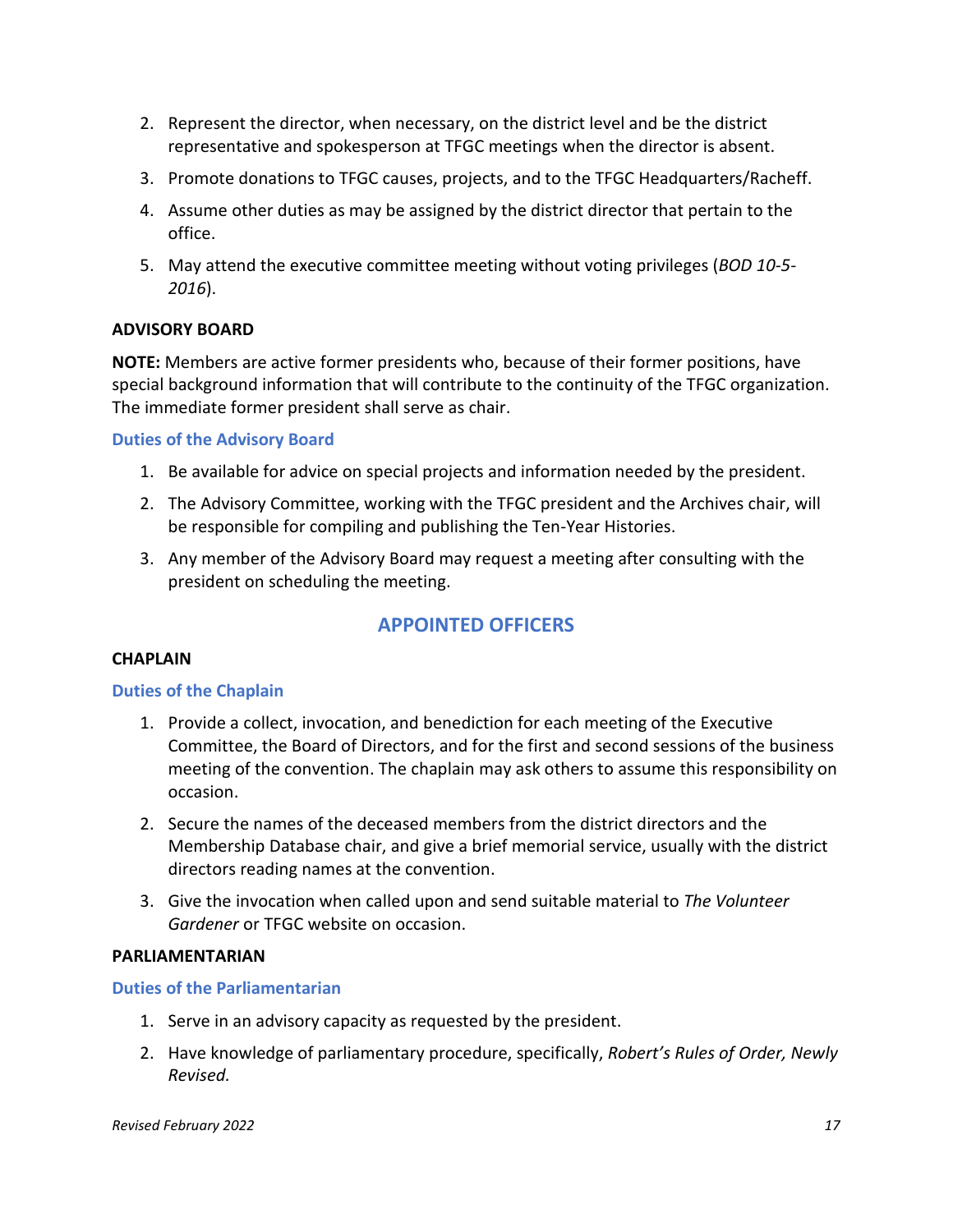- 3. Interpret the *TFGC [Bylaws](https://www.tngardenclubs.org/wp-content/uploads/2021/03/Bylaws-2022-with-TFGC.pdf)* and advise chairs when requested.
- 4. Approve the agenda and all motions prior to all board meetings for the president.
- 5. Be available for consultation on protocol at any meetings involving district, state, regional, or national officers or chairs.
- 6. Serve on the Bylaws Committee.

#### <span id="page-18-0"></span>**HISTORIAN**

#### <span id="page-18-1"></span>**Duties of the Historian**

- 1. Collect, prepare, and keep in scrapbook form an account of TFGC activities and notable events of the current administration.
- 2. Work with the district historians, and make a biennial report to be preserved in the Archives at TFGC Headquarters /Racheff.

# **TFGC HEADQUARTERS/ RACHEFF HOUSE & GARDENS**

#### <span id="page-18-3"></span><span id="page-18-2"></span>**RACHEFF TREASURER**

#### <span id="page-18-4"></span>**Duties of the Racheff Treasurer**

- 1. The Racheff treasurer updates the signature cards for all accounts upon taking office.
- 2. Receive all monies for Racheff and be responsible for payment of all expenditures made on behalf of the property, excepting those listed as duties of the assistant treasurer.
- 3. Shall have first obtained the approval from the Racheff chair for the payments of any unbudgeted items over \$200.
- 4. A financial report is presented at each TFGC Headquarters/Racheff board meeting and the TFGC Board meeting.
- 5. The assistant treasurer and Gardens chair report to the treasurer by the first Monday of each month for inclusion in the treasurer's monthly report. Forward a copy of the monthly treasurer's report to the TFGC president and TFGC treasurer.
- 6. Gather and deliver all financial documents of Racheff and those designated to the Racheff treasurer annually to the appointed CPA firm by May 31. TFGC pays for the TFGC and Racheff CPA invoice annually.
- 7. Only the Racheff chair and the Racheff treasurer each hold a key to the safety deposit box in Knoxville (address is in the *Treasurer's Manual*). The Racheff treasurer updates the signature cards for the keys and keeps a list of all items in the safety deposit box, along with a form stating who has been in the box and/or removed items from the box. Items may be copied only. No one except the TFGC president may remove items from the box. This list and form will be sent to the TFGC president and TFGC treasurer on an as-needed basis to communicate with TFGC.
- *Revised February 2022 18* 8. The Racheff chair and Racheff treasurer hold the PO Box keys. The Racheff chair and Racheff treasurer deliver mail from the PO Box pertaining to and for TFGC to the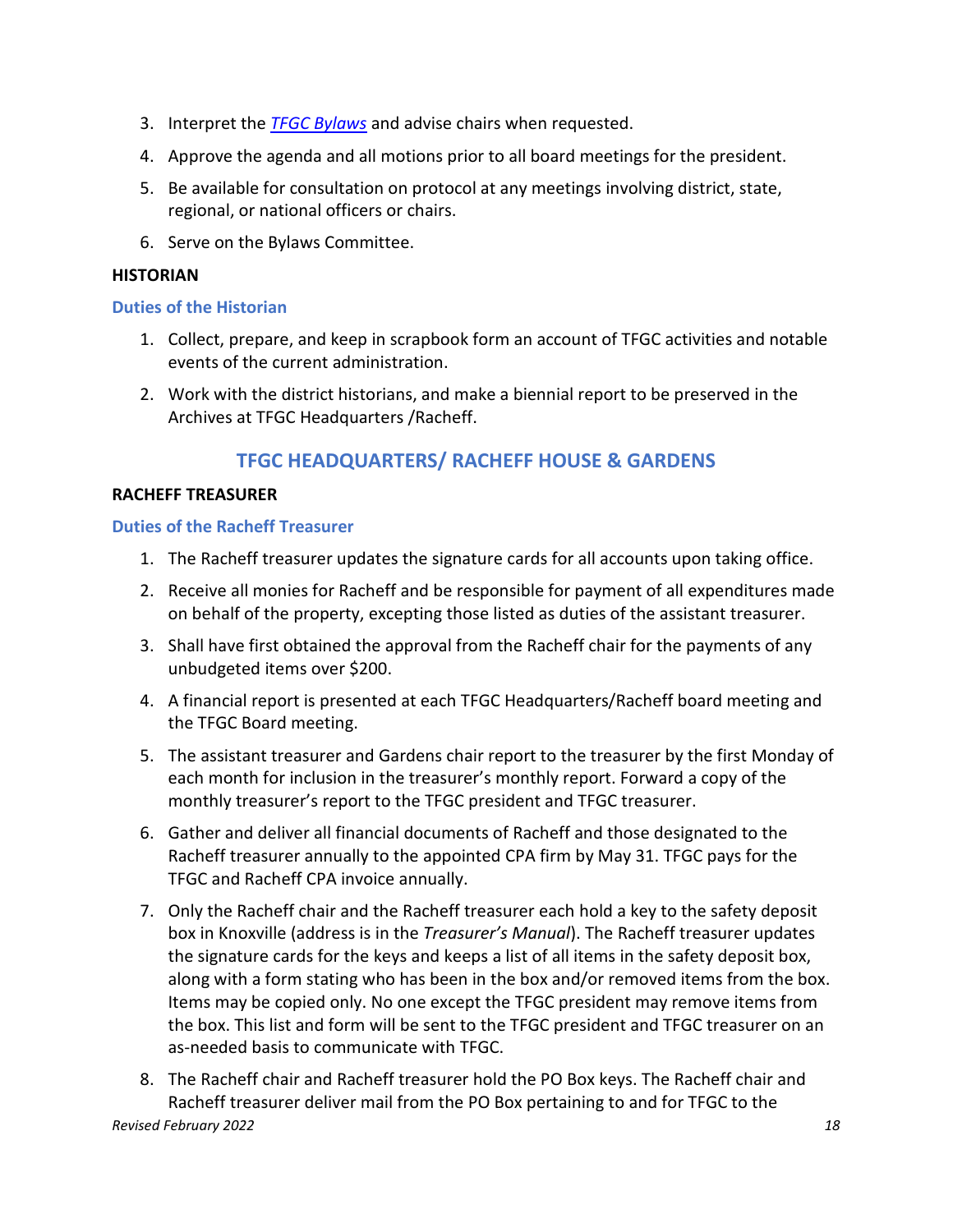appropriate person. [Form A2—Funds Collected](https://www.tngardenclubs.org/wp-content/uploads/2022/01/A2-Funds-Collected-Transmittal-Sheet-1.pdf) Transmittal Sheet can be used to transfer mail, document the mail, and request return signatures.

- 9. Be aware of maturity dates on Certificates of Deposit and dates of renewal and policies of Racheff investment accounts. Any investment action taken must have approval of the Board of Governors.
- 10. Prepare and collect all Racheff financial documents for the TFGC CPA firm at the end of the year after March 31 and deliver these documents to appointed CPAs before May 31. After completion of reconciliation, be responsible for storage of the Racheff records in the TFGC archives.
- 11. Register yearly (before September 30—six months after the books are closed) as a Charitable Organization with the Tennessee Secretary of State, Department of Charitable Solicitations & Gaming using TFGC account C027838. Filing is done by both the TFGC treasurer and the Racheff treasurer, respectively. The forms are available from the Division of Charitable Solicitations & Gaming—phone: 615-741-2555; website: [charitable.solicitations@tn.gov](mailto:charitable.solicitations@tn.gov) (*BOD 10/3/17*). As of 2019, the CPA firm completes the forms for the TFGC treasurer to mail.

#### <span id="page-19-0"></span>**RACHEFF ASSISTANT TREASURER**

#### <span id="page-19-1"></span>**Duties of Racheff Assistant Treasurer**

- 1. The Racheff assistant treasurer updates the signature card for the payroll account.
- 2. Serve as chair of the Finance Committee and report to the Racheff treasurer.
- 3. Prepare a report for the board of each fundraising event, including budget, expenses, and income of the event.
- 4. Be responsible for the payroll account for Racheff employees and TFGC employees (if any).
- 5. File IRS Form 941, *Employer's Quarterly Federal Tax Return*, by April 30, July 31, October 31, and January 31, and provide copies to the Racheff treasurer for delivery to the CPA firm by May 31.
- 6. Submit a payroll accounting report at the Racheff Board meetings and each TFGC Board meeting.